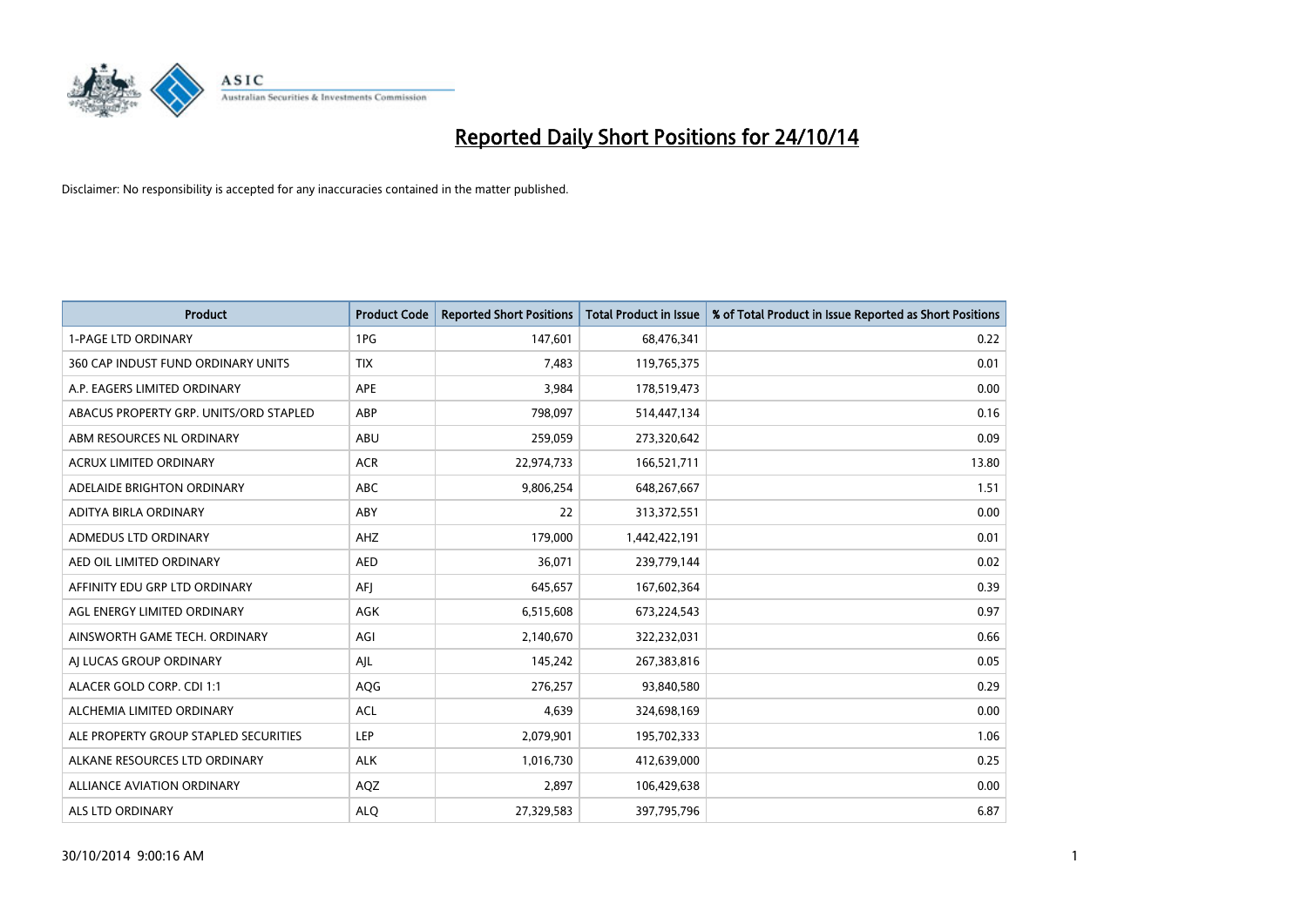

| <b>Product</b>                          | <b>Product Code</b> | <b>Reported Short Positions</b> | <b>Total Product in Issue</b> | % of Total Product in Issue Reported as Short Positions |
|-----------------------------------------|---------------------|---------------------------------|-------------------------------|---------------------------------------------------------|
| ALTIUM LIMITED ORDINARY                 | <b>ALU</b>          | 119,971                         | 129,272,762                   | 0.09                                                    |
| ALUMINA LIMITED ORDINARY                | <b>AWC</b>          | 59,051,152                      | 2,806,225,615                 | 2.10                                                    |
| AMCOM TELECOMM. ORDINARY                | AMM                 | 6,987,413                       | 266,399,148                   | 2.62                                                    |
| AMCOR LIMITED ORDINARY                  | AMC                 | 5,472,125                       | 1,206,684,923                 | 0.45                                                    |
| AMP LIMITED ORDINARY                    | AMP                 | 15,578,349                      | 2,957,737,964                 | 0.53                                                    |
| ANSELL LIMITED ORDINARY                 | <b>ANN</b>          | 6,326,360                       | 153,111,574                   | 4.13                                                    |
| ANTARES ENERGY LTD ORDINARY             | AZZ                 | 107,718                         | 255,000,000                   | 0.04                                                    |
| ANTISENSE THERAPEUT, ORDINARY           | ANP                 | 87,000                          | 152,009,171                   | 0.06                                                    |
| ANZ BANKING GRP LTD ORDINARY            | ANZ                 | 13,752,557                      | 2,756,627,771                 | 0.50                                                    |
| APA GROUP STAPLED SECURITIES            | <b>APA</b>          | 15,677,118                      | 835,750,807                   | 1.88                                                    |
| APN NEWS & MEDIA ORDINARY               | <b>APN</b>          | 496,947                         | 1,029,041,356                 | 0.05                                                    |
| AQUARIUS PLATINUM. ORDINARY             | <b>AOP</b>          | 2,876,680                       | 1,465,473,903                 | 0.20                                                    |
| AQUILA RESOURCES ORDINARY               | <b>AQA</b>          | 13,583                          | 411,804,442                   | 0.00                                                    |
| ARAFURA RESOURCE LTD ORDINARY           | ARU                 | 2,000                           | 441,270,644                   | 0.00                                                    |
| ARB CORPORATION ORDINARY                | ARP                 | 1,535,260                       | 72,493,302                    | 2.12                                                    |
| ARDENT LEISURE GROUP STAPLED SECURITIES | AAD                 | 1,377,532                       | 438,666,245                   | 0.31                                                    |
| ARENA REIT. ORDINARY UNITS              | <b>ARF</b>          | 112,423                         | 211,495,653                   | 0.05                                                    |
| ARISTOCRAT LEISURE ORDINARY             | ALL                 | 2,173,792                       | 630,022,253                   | 0.35                                                    |
| ARRIUM LTD ORDINARY                     | ARI                 | 63,044,529                      | 2,937,293,755                 | 2.15                                                    |
| ASALEO CARE LIMITED ORDINARY            | AHY                 | 8,447,023                       | 603,469,434                   | 1.40                                                    |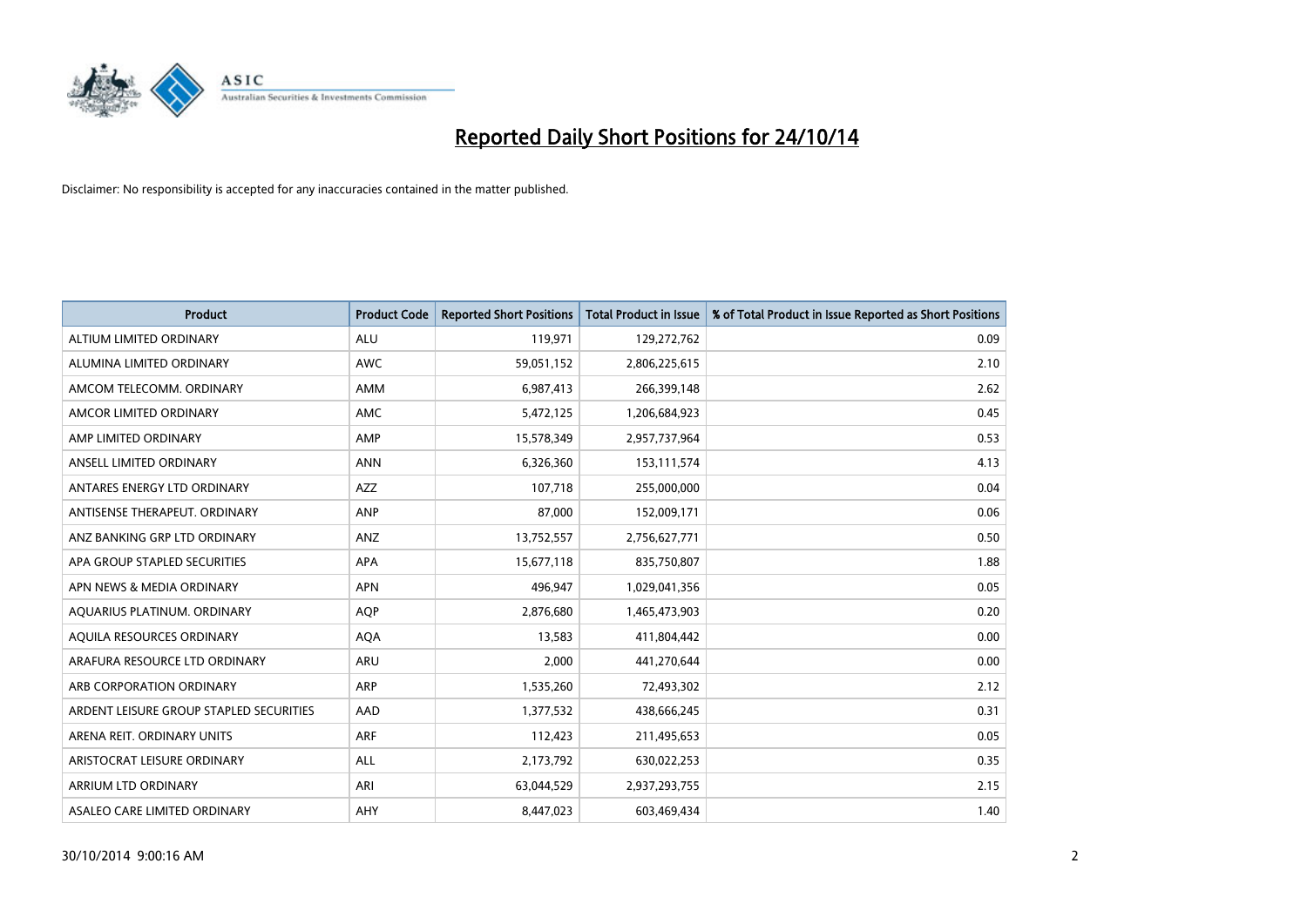

| <b>Product</b>                            | <b>Product Code</b> | <b>Reported Short Positions</b> | <b>Total Product in Issue</b> | % of Total Product in Issue Reported as Short Positions |
|-------------------------------------------|---------------------|---------------------------------|-------------------------------|---------------------------------------------------------|
| ASCIANO LIMITED ORDINARY                  | <b>AIO</b>          | 3,603,974                       | 975,385,664                   | 0.37                                                    |
| ASHLEY SERVICES GRP ORDINARY              | ASH                 | 176,887                         | 150,000,000                   | 0.12                                                    |
| ASPEN GROUP ORD/UNITS STAPLED             | <b>APZ</b>          | 188,393                         | 113,183,450                   | 0.17                                                    |
| ASTRO JAP PROP GROUP STAPLED US PROHIBIT. | AJA                 | 186,599                         | 67,211,752                    | 0.28                                                    |
| ASX LIMITED ORDINARY                      | ASX                 | 5,299,855                       | 193,595,162                   | 2.74                                                    |
| ATLAS IRON LIMITED ORDINARY               | <b>AGO</b>          | 117,703,164                     | 919,475,619                   | 12.80                                                   |
| ATRUM COAL NL ORDINARY                    | ATU                 | 167,256                         | 162,459,242                   | 0.10                                                    |
| AUCKLAND INTERNATION ORDINARY             | AIA                 | 65,382                          | 1,190,484,097                 | 0.01                                                    |
| AURIZON HOLDINGS LTD ORDINARY             | AZJ                 | 3,174,180                       | 2,137,284,503                 | 0.15                                                    |
| AUSDRILL LIMITED ORDINARY                 | <b>ASL</b>          | 22,195,261                      | 312,277,224                   | 7.11                                                    |
| AUSENCO LIMITED ORDINARY                  | AAX                 | 974,001                         | 168,449,799                   | 0.58                                                    |
| AUSNET SERVICES STAPLED SECURITIES        | <b>AST</b>          | 34,421,683                      | 3,425,244,162                 | 1.00                                                    |
| AUST INDUSTRIAL REIT UNIT                 | ANI                 | 204,314                         | 96,288,031                    | 0.21                                                    |
| <b>AUSTAL LIMITED ORDINARY</b>            | ASB                 | 911,625                         | 346,379,377                   | 0.26                                                    |
| AUSTBROKERS HOLDINGS ORDINARY             | <b>AUB</b>          | 73,920                          | 60,784,543                    | 0.12                                                    |
| AUSTEX OIL LIMITED ORDINARY               | <b>AOK</b>          | 62,000                          | 558,571,402                   | 0.01                                                    |
| AUSTIN ENGINEERING ORDINARY               | ANG                 | 1,040,746                       | 84,274,004                    | 1.23                                                    |
| AUSTRALAND PROPERTY STAPLED SECURITY      | <b>ALZ</b>          | 4,746                           | 581,797,922                   | 0.00                                                    |
| AUSTRALIAN AGRICULT, ORDINARY             | AAC                 | 5,172,783                       | 532,474,721                   | 0.97                                                    |
| AUSTRALIAN FOUNDAT. ORDINARY              | AFI                 | 100                             | 1,086,070,669                 | 0.00                                                    |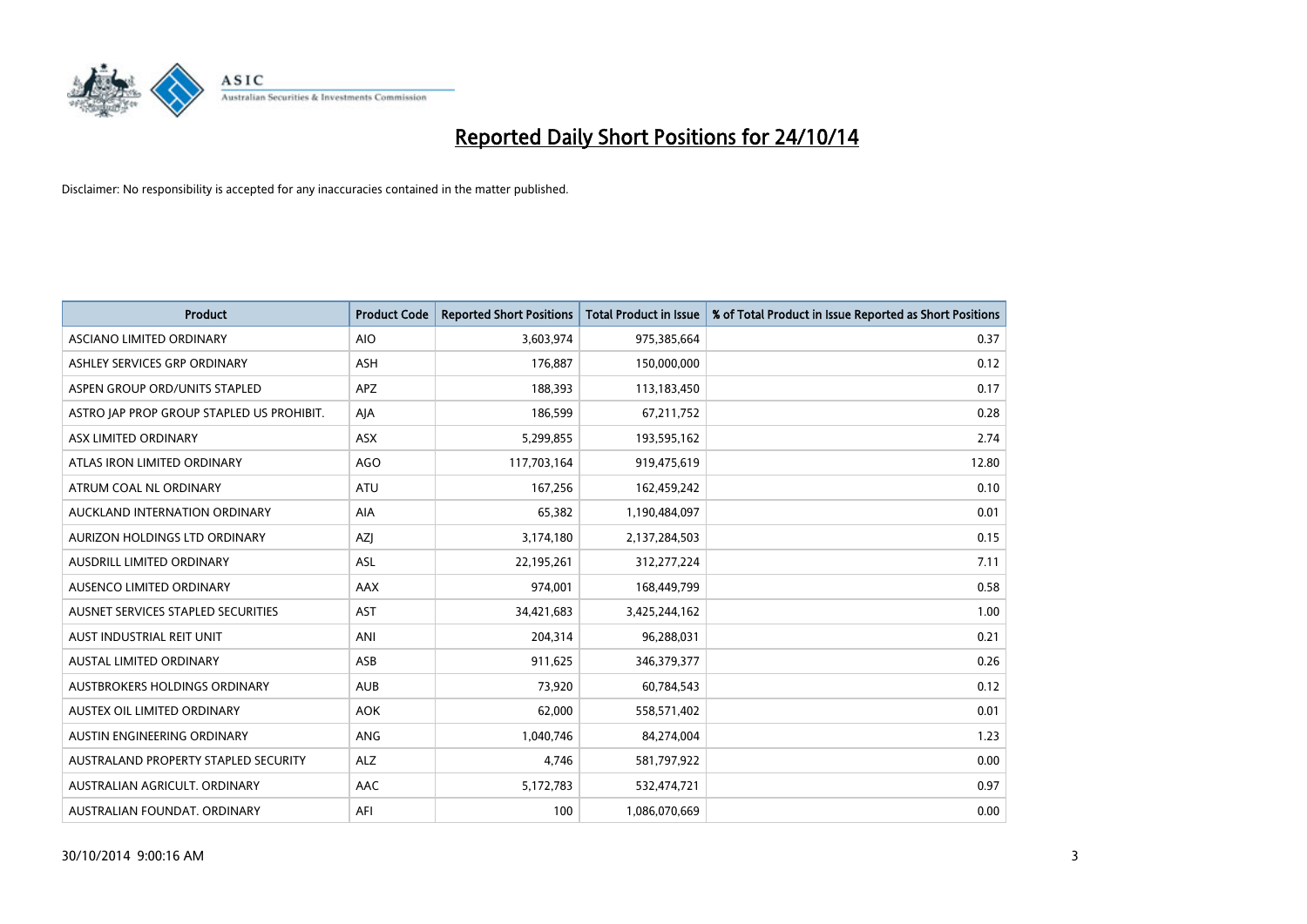

| <b>Product</b>                   | <b>Product Code</b> | <b>Reported Short Positions</b> | <b>Total Product in Issue</b> | % of Total Product in Issue Reported as Short Positions |
|----------------------------------|---------------------|---------------------------------|-------------------------------|---------------------------------------------------------|
| AUSTRALIAN PHARM, ORDINARY       | API                 | 10,575,769                      | 488,115,883                   | 2.17                                                    |
| AUTOMOTIVE HOLDINGS ORDINARY     | AHE                 | 3,063,993                       | 306,437,941                   | 1.00                                                    |
| AVANCO RESOURCES LTD ORDINARY    | AVB                 | 3,175,196                       | 1,661,675,855                 | 0.19                                                    |
| AVEO GROUP STAPLED SECURITIES    | AOG                 | 5,398,691                       | 499,611,460                   | 1.08                                                    |
| AWE LIMITED ORDINARY             | <b>AWE</b>          | 1,996,848                       | 525,861,050                   | 0.38                                                    |
| <b>AZONTO PET LTD ORDINARY</b>   | <b>APY</b>          | 1                               | 1,159,375,100                 | 0.00                                                    |
| AZUMAH RESOURCES ORDINARY        | <b>AZM</b>          | $\mathbf{1}$                    | 388,816,919                   | 0.00                                                    |
| BANDANNA ENERGY ORDINARY         | <b>BND</b>          | 17,540,654                      | 528,481,199                   | 3.32                                                    |
| BANK OF QUEENSLAND. ORDINARY     | <b>BOQ</b>          | 2,471,917                       | 362,516,534                   | 0.68                                                    |
| <b>BASE RES LIMITED ORDINARY</b> | <b>BSE</b>          | 5,501,878                       | 561,840,029                   | 0.98                                                    |
| BATHURST RES LTD. ORDINARY       | <b>BRL</b>          | 300,729                         | 947,828,434                   | 0.03                                                    |
| <b>BC IRON LIMITED ORDINARY</b>  | <b>BCI</b>          | 8,118,728                       | 191,691,179                   | 4.24                                                    |
| BEACH ENERGY LIMITED ORDINARY    | <b>BPT</b>          | 14,418,083                      | 1,297,496,886                 | 1.11                                                    |
| BEADELL RESOURCE LTD ORDINARY    | <b>BDR</b>          | 51,213,486                      | 798,657,280                   | 6.41                                                    |
| BEGA CHEESE LTD ORDINARY         | <b>BGA</b>          | 2,070,865                       | 152,602,945                   | 1.36                                                    |
| BENDIGO AND ADELAIDE ORDINARY    | <b>BEN</b>          | 15,312,338                      | 450,887,389                   | 3.40                                                    |
| BENTHAM IMF LTD ORDINARY         | IMF                 | 4,771,666                       | 166,580,957                   | 2.86                                                    |
| BERKELEY RESOURCES ORDINARY      | <b>BKY</b>          | 77,000                          | 180,361,323                   | 0.04                                                    |
| BETASHARESCASHETF ETF UNITS      | AAA                 | 1,268                           | 12,076,812                    | 0.01                                                    |
| BHP BILLITON LIMITED ORDINARY    | <b>BHP</b>          | 14,071,552                      | 3,211,691,105                 | 0.44                                                    |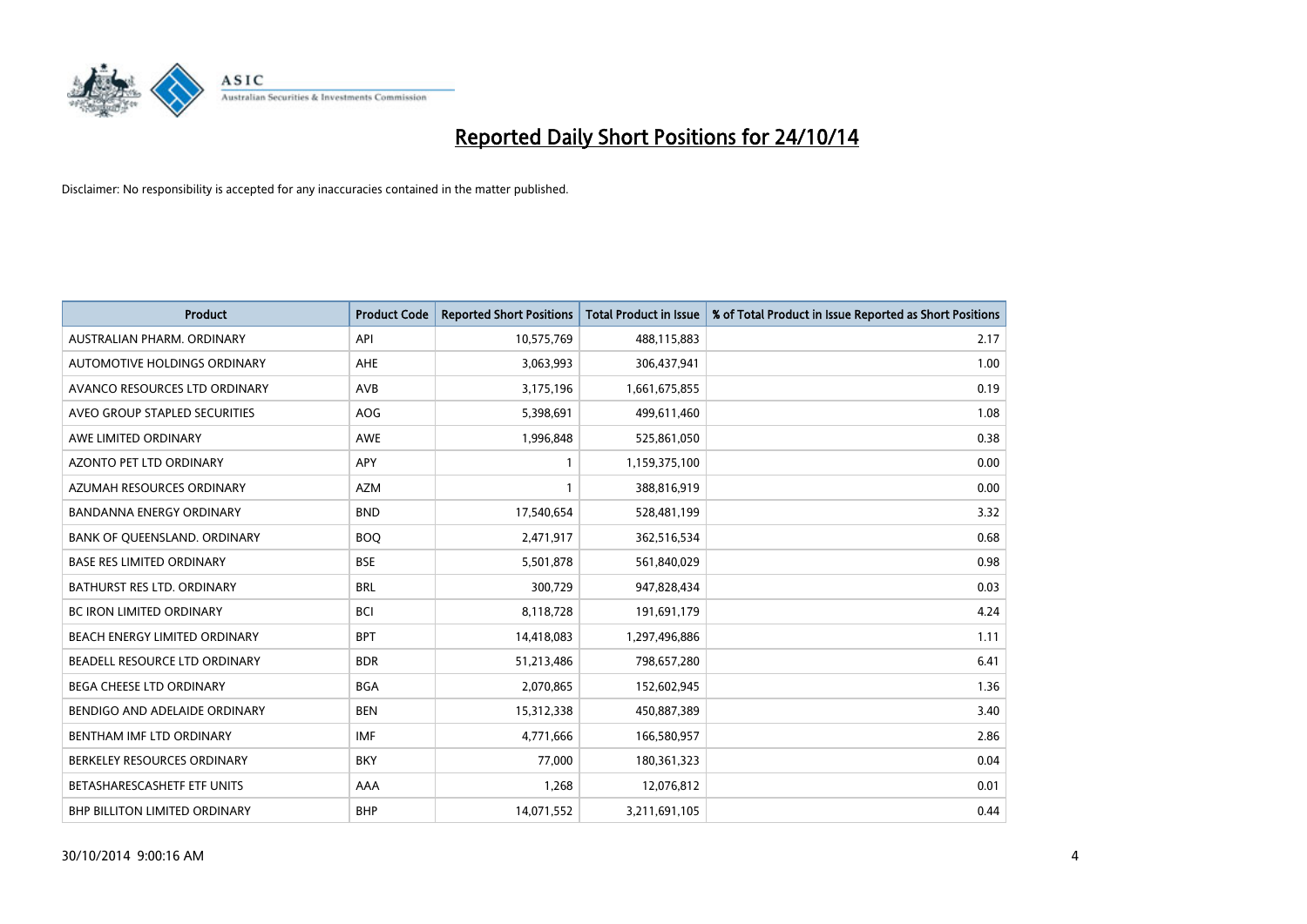

| <b>Product</b>                                | <b>Product Code</b> | <b>Reported Short Positions</b> | <b>Total Product in Issue</b> | % of Total Product in Issue Reported as Short Positions |
|-----------------------------------------------|---------------------|---------------------------------|-------------------------------|---------------------------------------------------------|
| <b>BIGAIR GROUP LIMITED ORDINARY</b>          | <b>BGL</b>          | 49,160                          | 172,872,340                   | 0.03                                                    |
| <b>BILLABONG ORDINARY</b>                     | <b>BBG</b>          | 9,251,751                       | 990,370,034                   | 0.93                                                    |
| BIRIMIAN GOLD LTD ORDINARY                    | <b>BGS</b>          | 440,000                         | 864,981,654                   | 0.05                                                    |
| <b>BLACKHAM RESOURCES ORDINARY</b>            | <b>BLK</b>          | 598,899                         | 118,939,533                   | 0.50                                                    |
| <b>BLACKMORES LIMITED ORDINARY</b>            | <b>BKL</b>          | 12,774                          | 17,224,199                    | 0.07                                                    |
| <b>BLACKTHORN RESOURCES ORD US PROHIBITED</b> | <b>BTR</b>          | 11,369                          | 164,285,950                   | 0.01                                                    |
| <b>BLUESCOPE STEEL LTD ORDINARY</b>           | <b>BSL</b>          | 5,154,198                       | 559,227,871                   | 0.92                                                    |
| <b>BOART LONGYEAR ORDINARY</b>                | <b>BLY</b>          | 21,445,214                      | 461,163,412                   | 4.65                                                    |
| <b>BORAL LIMITED, ORDINARY</b>                | <b>BLD</b>          | 15,996,075                      | 782,736,249                   | 2.04                                                    |
| <b>BRADKEN LIMITED ORDINARY</b>               | <b>BKN</b>          | 6,167,692                       | 171,027,249                   | 3.61                                                    |
| <b>BRAMBLES LIMITED ORDINARY</b>              | <b>BXB</b>          | 3,444,113                       | 1,566,077,519                 | 0.22                                                    |
| <b>BREVILLE GROUP LTD ORDINARY</b>            | <b>BRG</b>          | 5,065,798                       | 130,095,322                   | 3.89                                                    |
| <b>BRICKWORKS LIMITED ORDINARY</b>            | <b>BKW</b>          | 206,955                         | 148,403,478                   | 0.14                                                    |
| BT INVESTMENT MNGMNT ORDINARY                 | <b>BTT</b>          | 129,876                         | 284,384,906                   | 0.05                                                    |
| <b>BURSON GROUP LTD ORDINARY</b>              | <b>BAP</b>          | 1,438,909                       | 163,585,666                   | 0.88                                                    |
| <b>BURU ENERGY ORDINARY</b>                   | <b>BRU</b>          | 19,285,760                      | 336,010,528                   | 5.74                                                    |
| <b>BWP TRUST ORDINARY UNITS</b>               | <b>BWP</b>          | 9,283,071                       | 639,724,826                   | 1.45                                                    |
| CABCHARGE AUSTRALIA ORDINARY                  | CAB                 | 8,386,475                       | 120,430,683                   | 6.96                                                    |
| CADENCE CAPITAL ORDINARY                      | <b>CDM</b>          | 129,625                         | 199,741,743                   | 0.06                                                    |
| CALTEX AUSTRALIA ORDINARY                     | <b>CTX</b>          | 1,382,624                       | 270,000,000                   | 0.51                                                    |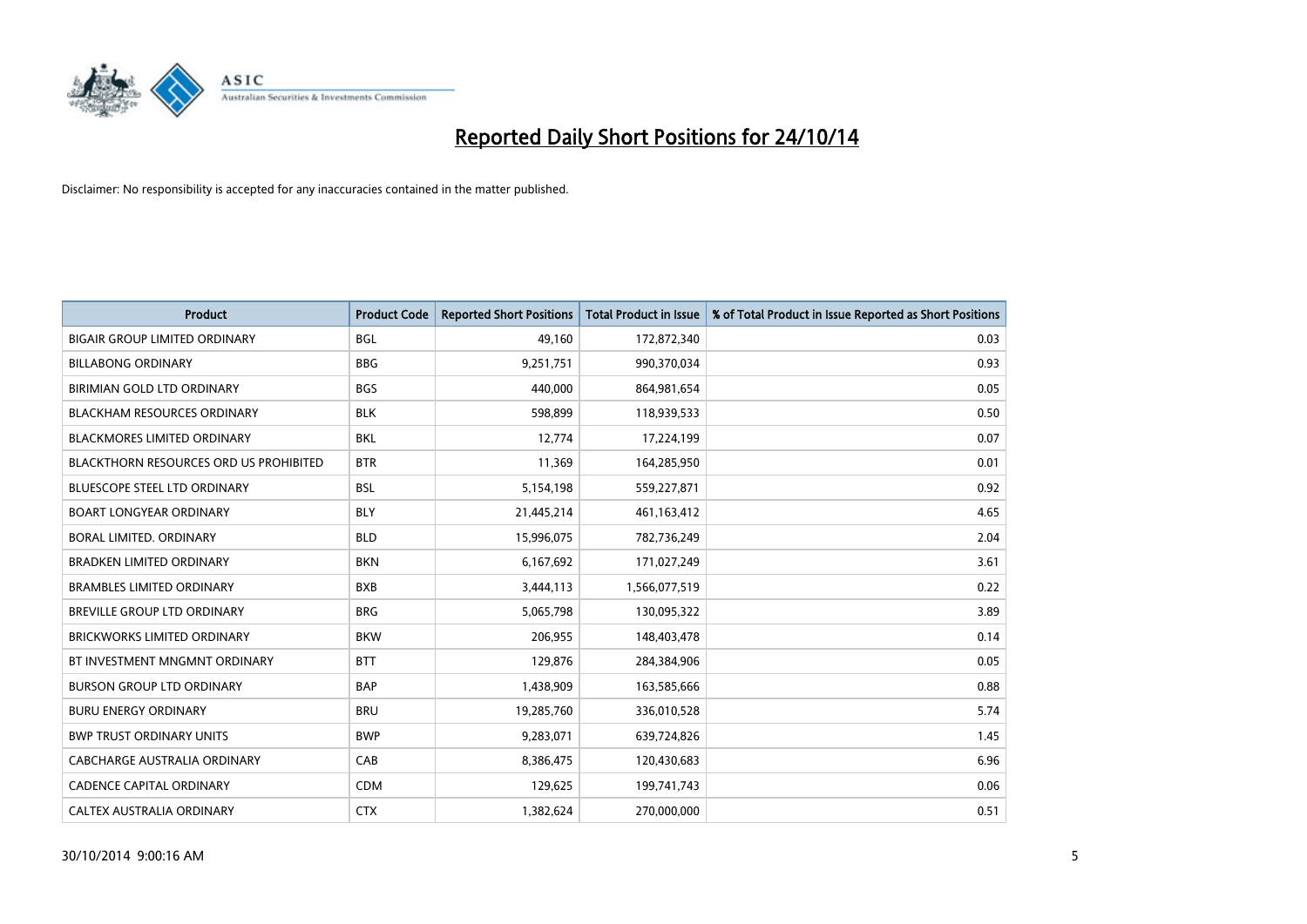

| <b>Product</b>                          | <b>Product Code</b> | <b>Reported Short Positions</b> | <b>Total Product in Issue</b> | % of Total Product in Issue Reported as Short Positions |
|-----------------------------------------|---------------------|---------------------------------|-------------------------------|---------------------------------------------------------|
| CAPE LAMBERT RES LTD ORDINARY           | <b>CFE</b>          | 280,137                         | 626,686,586                   | 0.04                                                    |
| CAPITOL HEALTH ORDINARY                 | CAI                 | 610,127                         | 431,180,115                   | 0.14                                                    |
| <b>CARBINE TUNGSTEN ORDINARY</b>        | <b>CNO</b>          | 50,000                          | 296,745,179                   | 0.02                                                    |
| CARDNO LIMITED ORDINARY                 | CDD                 | 7,906,587                       | 164,112,901                   | 4.82                                                    |
| <b>CARINDALE PROPERTY UNIT</b>          | <b>CDP</b>          | 8,362                           | 70,000,000                    | 0.01                                                    |
| CARNARVON PETROLEUM ORDINARY            | <b>CVN</b>          | 1,577,512                       | 987,284,254                   | 0.16                                                    |
| CARSALES.COM LTD ORDINARY               | <b>CRZ</b>          | 15,451,782                      | 238,389,986                   | 6.48                                                    |
| CASH CONVERTERS ORDINARY                | CCV                 | 7,685,682                       | 431,476,525                   | 1.78                                                    |
| CEDAR WOODS PROP. ORDINARY              | <b>CWP</b>          | 141,843                         | 78,336,371                    | 0.18                                                    |
| CENTRAL PETROLEUM ORDINARY              | <b>CTP</b>          | 376,858                         | 368,718,957                   | 0.10                                                    |
| CFS RETAIL TRUST GRP STAPLED SECURITIES | <b>CFX</b>          | 30, 351, 477                    | 3,050,355,727                 | 1.00                                                    |
| <b>CHALLENGER LIMITED ORDINARY</b>      | <b>CGF</b>          | 440,351                         | 569,725,821                   | 0.08                                                    |
| CHANDLER MACLEOD LTD ORDINARY           | <b>CMG</b>          | 2,729                           | 547,985,086                   | 0.00                                                    |
| CHARTER HALL GROUP STAPLED US PROHIBIT. | <b>CHC</b>          | 452,406                         | 355,015,480                   | 0.13                                                    |
| <b>CHARTER HALL RETAIL UNITS</b>        | <b>CQR</b>          | 14,700,659                      | 372,893,153                   | 3.94                                                    |
| <b>CHORUS LIMITED ORDINARY</b>          | <b>CNU</b>          | 28,765                          | 396,369,767                   | 0.01                                                    |
| CLEARVIEW WEALTH LTD ORDINARY           | <b>CVW</b>          | 8,649                           | 578,453,260                   | 0.00                                                    |
| CLINUVEL PHARMACEUT. ORDINARY           | <b>CUV</b>          | 9,622                           | 42,466,435                    | 0.02                                                    |
| COAL OF AFRICA LTD ORDINARY             | <b>CZA</b>          | 426                             | 1,048,368,613                 | 0.00                                                    |
| COALSPUR MINES LTD ORDINARY             | <b>CPL</b>          | 1,156,852                       | 641,544,455                   | 0.18                                                    |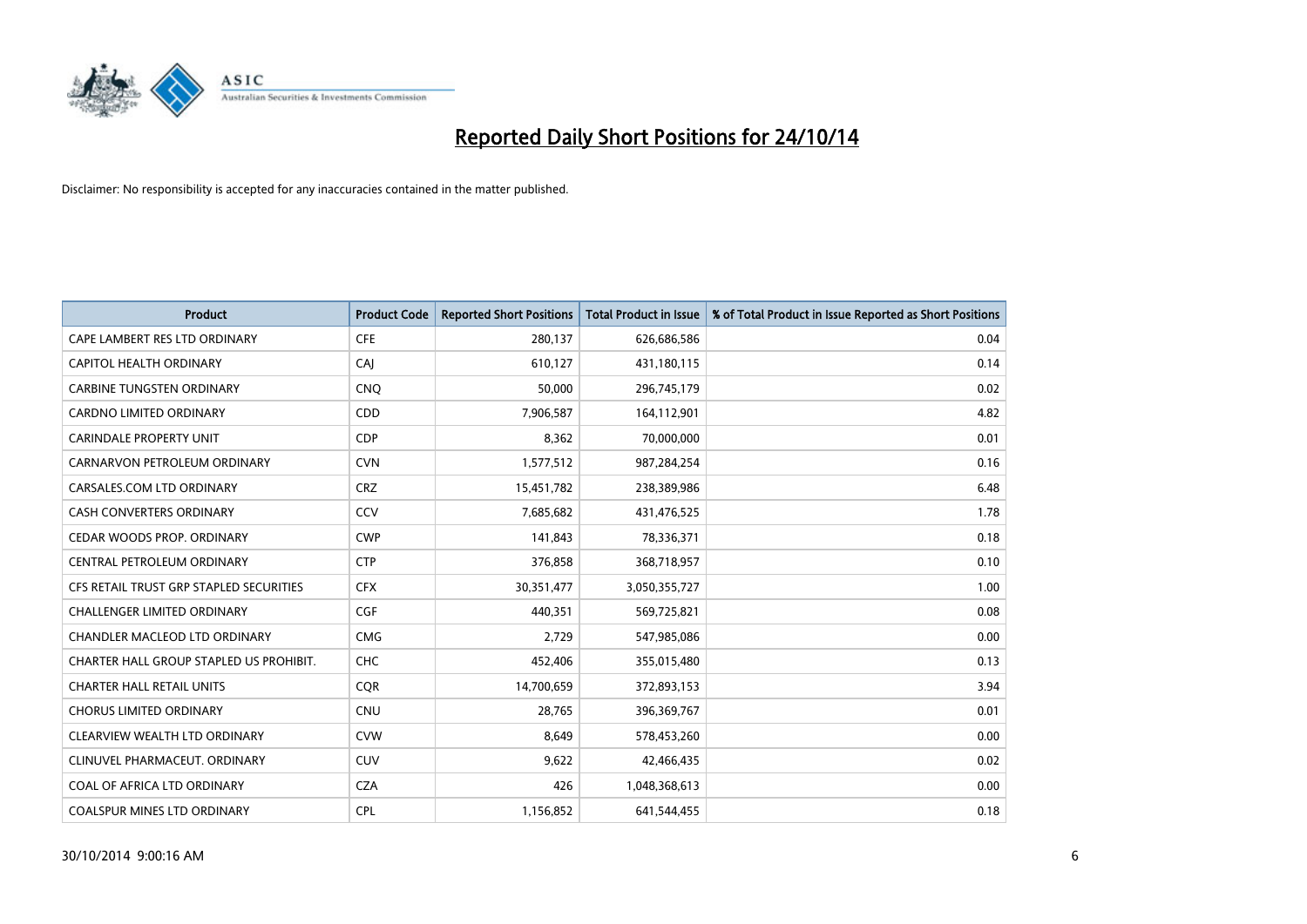

| <b>Product</b>                          | <b>Product Code</b> | <b>Reported Short Positions</b> | <b>Total Product in Issue</b> | % of Total Product in Issue Reported as Short Positions |
|-----------------------------------------|---------------------|---------------------------------|-------------------------------|---------------------------------------------------------|
| COCA-COLA AMATIL ORDINARY               | <b>CCL</b>          | 29,488,672                      | 763,590,249                   | 3.86                                                    |
| COCHLEAR LIMITED ORDINARY               | <b>COH</b>          | 6,544,286                       | 57,081,775                    | 11.46                                                   |
| COCKATOO COAL ORDINARY                  | <b>COK</b>          | 167,987                         | 4,560,196,928                 | 0.00                                                    |
| <b>CODAN LIMITED ORDINARY</b>           | <b>CDA</b>          | 292,812                         | 176,969,924                   | 0.17                                                    |
| COFFEY INTERNATIONAL ORDINARY           | <b>COF</b>          | 6,077                           | 255,833,165                   | 0.00                                                    |
| <b>COKAL LTD ORDINARY</b>               | <b>CKA</b>          | 6,820                           | 471,487,926                   | 0.00                                                    |
| <b>COLLECTION HOUSE ORDINARY</b>        | <b>CLH</b>          | 3,645,991                       | 130,443,227                   | 2.80                                                    |
| <b>COLLINS FOODS LTD ORDINARY</b>       | <b>CKF</b>          | 100,000                         | 93,000,003                    | 0.11                                                    |
| COMMONWEALTH BANK, ORDINARY             | <b>CBA</b>          | 21,009,077                      | 1,621,319,194                 | 1.30                                                    |
| <b>COMPASS RESOURCES ORDINARY</b>       | <b>CMR</b>          | 7,472                           | 1,403,744,100                 | 0.00                                                    |
| COMPUTERSHARE LTD ORDINARY              | <b>CPU</b>          | 4,462,622                       | 556,203,079                   | 0.80                                                    |
| <b>COOPER ENERGY LTD ORDINARY</b>       | <b>COE</b>          | 282,289                         | 329,235,509                   | 0.09                                                    |
| CORP TRAVEL LIMITED ORDINARY            | <b>CTD</b>          | 204,870                         | 90,517,621                    | 0.23                                                    |
| <b>COVER-MORE GRP LTD ORDINARY</b>      | <b>CVO</b>          | 5,124,080                       | 317,750,000                   | 1.61                                                    |
| <b>CREDIT CORP GROUP ORDINARY</b>       | <b>CCP</b>          | 541,087                         | 46,296,407                    | 1.17                                                    |
| <b>CROMWELL PROP STAPLED SECURITIES</b> | <b>CMW</b>          | 10,882,381                      | 1,733,132,163                 | 0.63                                                    |
| <b>CROWE HORWATH AUS ORDINARY</b>       | <b>CRH</b>          | 1,327,438                       | 273,005,429                   | 0.49                                                    |
| CROWN RESORTS LTD ORDINARY              | <b>CWN</b>          | 9,614,258                       | 728,394,185                   | 1.32                                                    |
| <b>CSG LIMITED ORDINARY</b>             | CSV                 | 291,443                         | 279,648,511                   | 0.10                                                    |
| <b>CSL LIMITED ORDINARY</b>             | <b>CSL</b>          | 1,431,889                       | 474,503,048                   | 0.30                                                    |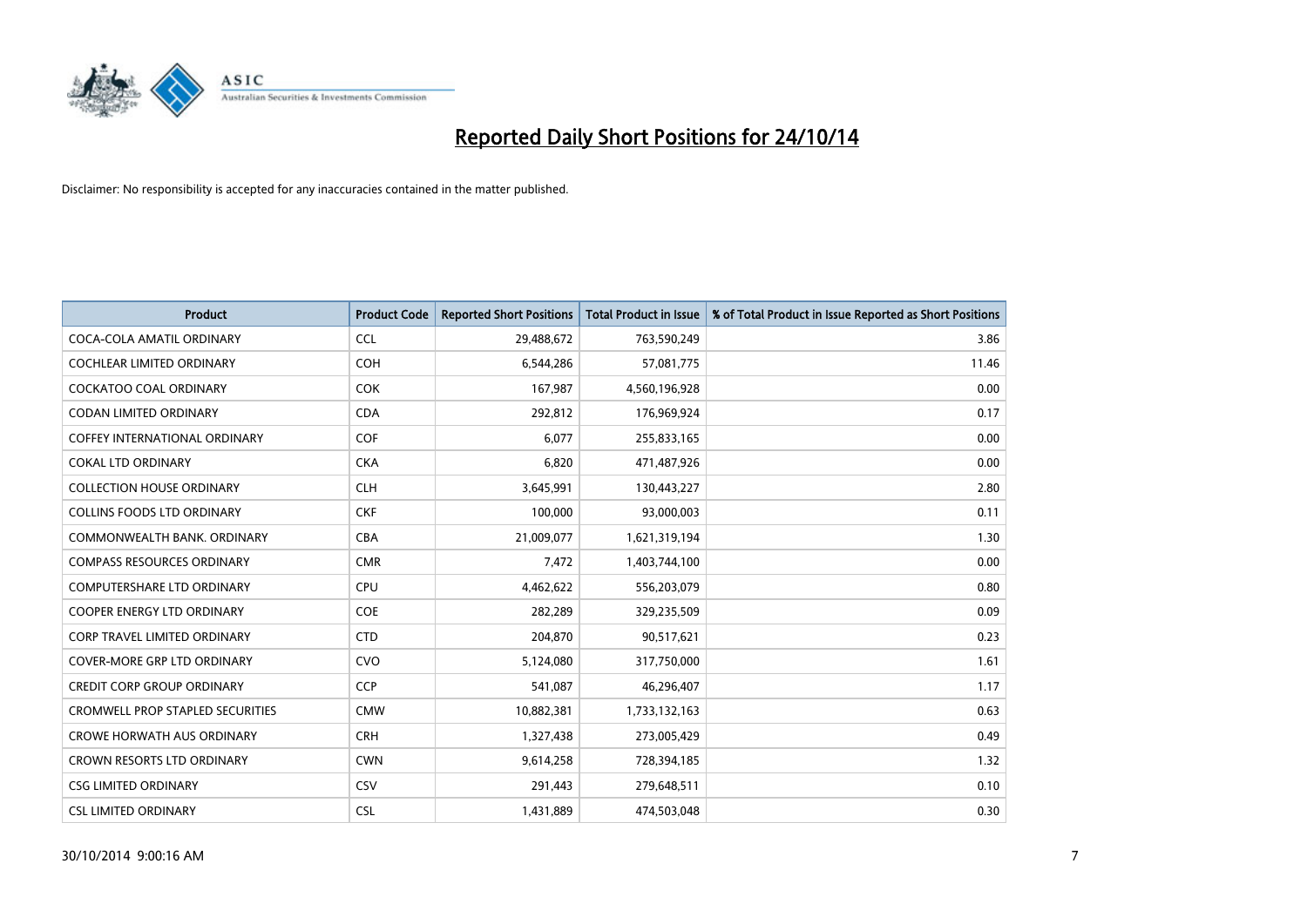

| <b>Product</b>                     | <b>Product Code</b> | <b>Reported Short Positions</b> | <b>Total Product in Issue</b> | % of Total Product in Issue Reported as Short Positions |
|------------------------------------|---------------------|---------------------------------|-------------------------------|---------------------------------------------------------|
| <b>CSR LIMITED ORDINARY</b>        | <b>CSR</b>          | 15,424,795                      | 506,000,315                   | 3.05                                                    |
| <b>CUDECO LIMITED ORDINARY</b>     | CDU                 | 9,005,713                       | 235,425,143                   | 3.83                                                    |
| DATA#3 LIMITED ORDINARY            | <b>DTL</b>          | 94,600                          | 153,974,950                   | 0.06                                                    |
| DECMIL GROUP LIMITED ORDINARY      | <b>DCG</b>          | 1,522,418                       | 168,657,794                   | 0.90                                                    |
| DEEP YELLOW LIMITED ORDINARY       | <b>DYL</b>          | 1,002                           | 1,891,196,227                 | 0.00                                                    |
| DEVINE LIMITED ORDINARY            | <b>DVN</b>          | 19,086                          | 158,730,556                   | 0.01                                                    |
| DEXUS PROPERTY GROUP STAPLED UNITS | <b>DXS</b>          | 13,541,692                      | 5,433,110,810                 | 0.25                                                    |
| DICK SMITH HLDGS ORDINARY          | <b>DSH</b>          | 17,386,875                      | 236,511,364                   | 7.35                                                    |
| DISCOVERY METALS LTD ORDINARY      | <b>DML</b>          | 1,277,631                       | 644,039,581                   | 0.20                                                    |
| DOMINO PIZZA ENTERPR ORDINARY      | <b>DMP</b>          | 1,181,948                       | 86,160,773                    | 1.37                                                    |
| DONACO INTERNATIONAL ORDINARY      | <b>DNA</b>          | 6,628,540                       | 461,278,352                   | 1.44                                                    |
| DORAY MINERALS LTD ORDINARY        | <b>DRM</b>          | 52,034                          | 165,834,256                   | 0.03                                                    |
| DOWNER EDI LIMITED ORDINARY        | <b>DOW</b>          | 24,472,178                      | 435,399,975                   | 5.62                                                    |
| DRILLSEARCH ENERGY ORDINARY        | <b>DLS</b>          | 14,091,577                      | 460,889,691                   | 3.06                                                    |
| DUET GROUP STAPLED US PROHIBIT.    | <b>DUE</b>          | 11,495,961                      | 1,327,719,444                 | 0.87                                                    |
| DULUXGROUP LIMITED ORDINARY        | <b>DLX</b>          | 3,420,751                       | 383,503,942                   | 0.89                                                    |
| ECHO ENTERTAINMENT ORDINARY        | EGP                 | 4,963,314                       | 825,672,730                   | 0.60                                                    |
| ELDERS LIMITED ORDINARY            | <b>ELD</b>          | 29,366,318                      | 837,232,507                   | 3.51                                                    |
| ELEMENTAL MINERALS ORDINARY        | <b>ELM</b>          | 94,536                          | 368,273,957                   | 0.03                                                    |
| <b>EMECO HOLDINGS ORDINARY</b>     | EHL                 | 8,601,777                       | 599,675,707                   | 1.43                                                    |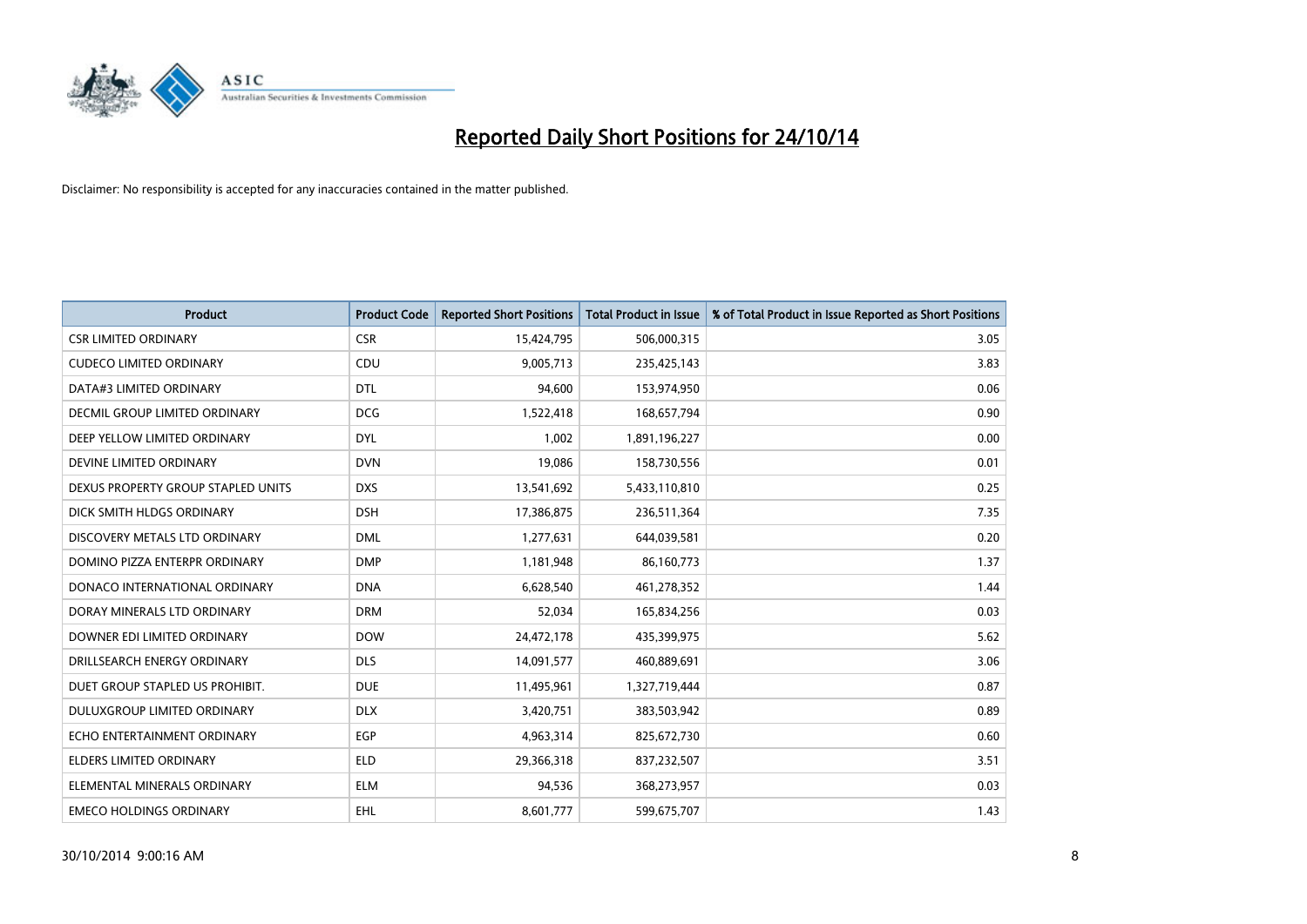

| <b>Product</b>                         | <b>Product Code</b> | <b>Reported Short Positions</b> | <b>Total Product in Issue</b> | % of Total Product in Issue Reported as Short Positions |
|----------------------------------------|---------------------|---------------------------------|-------------------------------|---------------------------------------------------------|
| <b>ENERGY RESOURCES ORDINARY 'A'</b>   | <b>ERA</b>          | 12,031,565                      | 517,725,062                   | 2.32                                                    |
| <b>ENERGY WORLD CORPOR, ORDINARY</b>   | <b>EWC</b>          | 46,646,078                      | 1,734,166,672                 | 2.69                                                    |
| <b>ENVESTRA LIMITED ORDINARY</b>       | <b>ENV</b>          | 76,856                          | 1,796,808,474                 | 0.00                                                    |
| EQUATORIAL RES LTD ORDINARY            | EQX                 | 33                              | 122,185,353                   | 0.00                                                    |
| EQUITY TRUSTEES ORDINARY               | EQT                 | 29,345                          | 19,269,445                    | 0.15                                                    |
| ERM POWER LIMITED ORDINARY             | EPW                 | 457,813                         | 240,826,607                   | 0.19                                                    |
| EVOLUTION MINING LTD ORDINARY          | <b>EVN</b>          | 43,861,315                      | 714,921,647                   | 6.14                                                    |
| FAIRFAX MEDIA LTD ORDINARY             | <b>FXI</b>          | 58,253,023                      | 2,351,955,725                 | 2.48                                                    |
| FANTASTIC HOLDINGS ORDINARY            | <b>FAN</b>          | 14,643                          | 103,068,398                   | 0.01                                                    |
| <b>FAR LTD ORDINARY</b>                | <b>FAR</b>          | 8,338,022                       | 2,701,846,742                 | 0.31                                                    |
| FEDERATION CNTRES ORD/UNIT STAPLED SEC | <b>FDC</b>          | 2,635,081                       | 1,427,641,565                 | 0.18                                                    |
| FISHER & PAYKEL H. ORDINARY            | <b>FPH</b>          | 9,605                           | 556,354,396                   | 0.00                                                    |
| FLEETWOOD CORP ORDINARY                | <b>FWD</b>          | 1,667,904                       | 60,679,412                    | 2.75                                                    |
| FLETCHER BUILDING ORDINARY             | <b>FBU</b>          | 2,134,459                       | 687,854,788                   | 0.31                                                    |
| FLEXIGROUP LIMITED ORDINARY            | <b>FXL</b>          | 4,832,925                       | 304,096,060                   | 1.59                                                    |
| FLIGHT CENTRE TRAVEL ORDINARY          | <b>FLT</b>          | 6,423,565                       | 100,706,641                   | 6.38                                                    |
| FLINDERS MINES LTD ORDINARY            | <b>FMS</b>          | 420,990                         | 2,400,995,602                 | 0.02                                                    |
| <b>FOCUS MINERALS LTD ORDINARY</b>     | <b>FML</b>          | 6,623,897                       | 9,137,375,877                 | 0.07                                                    |
| <b>FOLKESTONE EDU TRUST UNITS</b>      | <b>FET</b>          | 802,762                         | 205,992,922                   | 0.39                                                    |
| FONTERRA SHARE FUND ORDINARY UNITS     | <b>FSF</b>          | 83                              | 119,965,742                   | 0.00                                                    |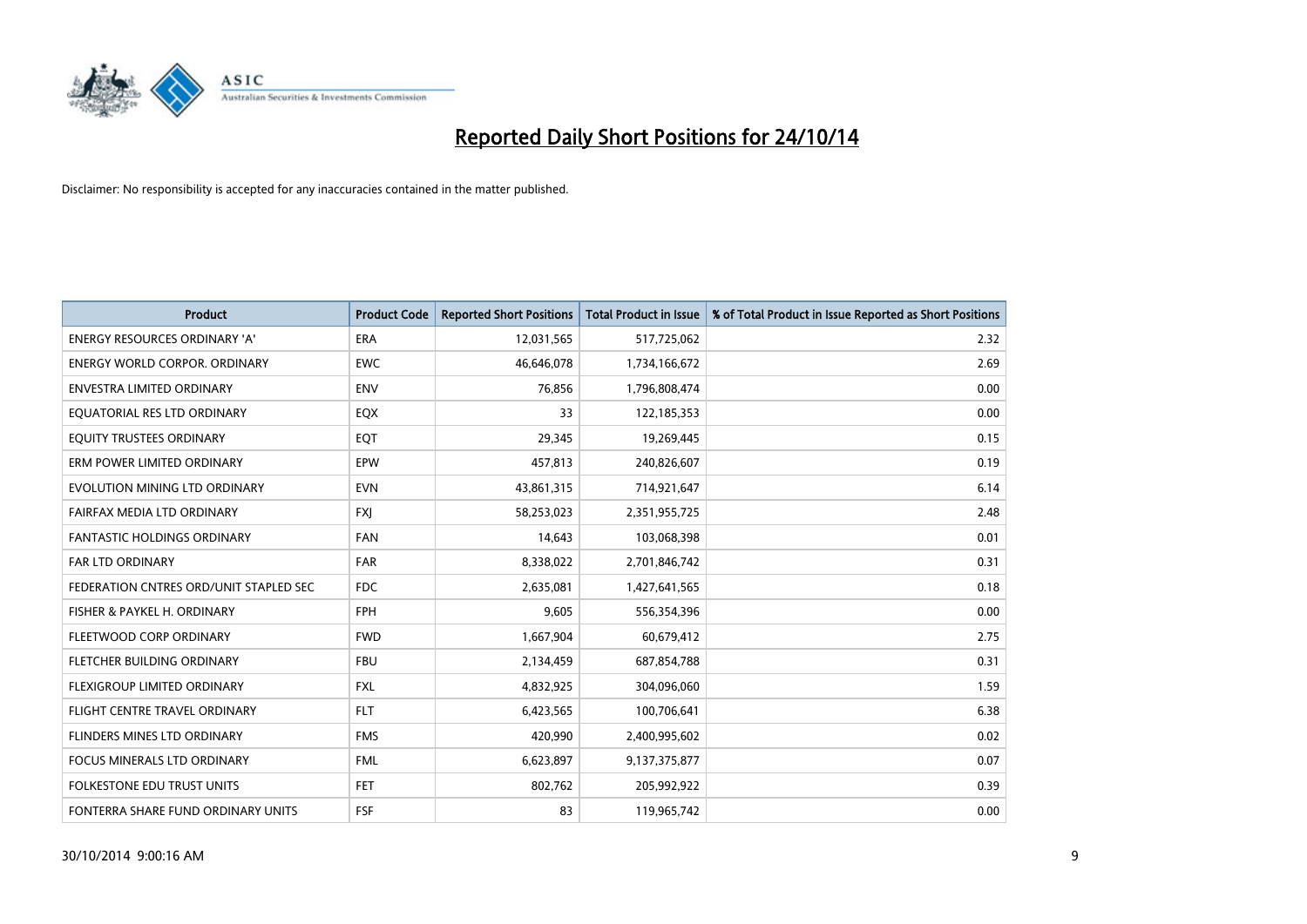

| <b>Product</b>                             | <b>Product Code</b> | <b>Reported Short Positions</b> | <b>Total Product in Issue</b> | % of Total Product in Issue Reported as Short Positions |
|--------------------------------------------|---------------------|---------------------------------|-------------------------------|---------------------------------------------------------|
| FORTESCUE METALS GRP ORDINARY              | <b>FMG</b>          | 285,837,929                     | 3,113,798,151                 | 9.18                                                    |
| FREEDOM FOOD LTD ORDINARY                  | <b>FNP</b>          | 49,649                          | 152,085,470                   | 0.03                                                    |
| <b>FUNTASTIC LIMITED ORDINARY</b>          | <b>FUN</b>          | 370,000                         | 669,869,723                   | 0.06                                                    |
| <b>G.U.D. HOLDINGS ORDINARY</b>            | GUD                 | 2,413,311                       | 70,939,492                    | 3.40                                                    |
| <b>G8 EDUCATION LIMITED ORDINARY</b>       | <b>GEM</b>          | 12,186,449                      | 333,325,031                   | 3.66                                                    |
| <b>GALAXY RESOURCES ORDINARY</b>           | GXY                 | 1,436,403                       | 1,064,496,654                 | 0.13                                                    |
| <b>GBST HOLDINGS ORDINARY</b>              | <b>GBT</b>          | 12,537                          | 66,561,725                    | 0.02                                                    |
| <b>GDI PROPERTY GRP STAPLED SECURITIES</b> | <b>GDI</b>          | 364,086                         | 567,575,025                   | 0.06                                                    |
| <b>GENTRACK GROUP LTD ORDINARY</b>         | <b>GTK</b>          | 2,916                           | 72,699,510                    | 0.00                                                    |
| <b>GENWORTH MORTGAGE ORDINARY</b>          | <b>GMA</b>          | 4,390,339                       | 650,000,000                   | 0.68                                                    |
| <b>GEODYNAMICS LIMITED ORDINARY</b>        | GDY                 | 819                             | 435,880,130                   | 0.00                                                    |
| <b>GINDALBIE METALS LTD ORDINARY</b>       | GBG                 | 34,262,572                      | 1,495,306,811                 | 2.29                                                    |
| <b>GOLD ROAD RES LTD ORDINARY</b>          | <b>GOR</b>          | 938,367                         | 592,811,895                   | 0.16                                                    |
| <b>GOODMAN FIELDER, ORDINARY</b>           | <b>GFF</b>          | 6,106,273                       | 1,955,559,207                 | 0.31                                                    |
| <b>GOODMAN GROUP STAPLED</b>               | <b>GMG</b>          | 9,366,802                       | 1,745,460,061                 | 0.54                                                    |
| <b>GPT GROUP STAPLED SEC.</b>              | GPT                 | 5,192,097                       | 1,685,460,955                 | 0.31                                                    |
| <b>GRAINCORP LIMITED A CLASS ORDINARY</b>  | <b>GNC</b>          | 10,268,494                      | 228,855,628                   | 4.49                                                    |
| <b>GRANGE RESOURCES, ORDINARY</b>          | GRR                 | 8,363,072                       | 1,157,097,869                 | 0.72                                                    |
| <b>GREENCROSS LIMITED ORDINARY</b>         | <b>GXL</b>          | 2,184,598                       | 111,447,503                   | 1.96                                                    |
| <b>GREENLAND MIN EN LTD ORDINARY</b>       | GGG                 | 584,837                         | 669,389,552                   | 0.09                                                    |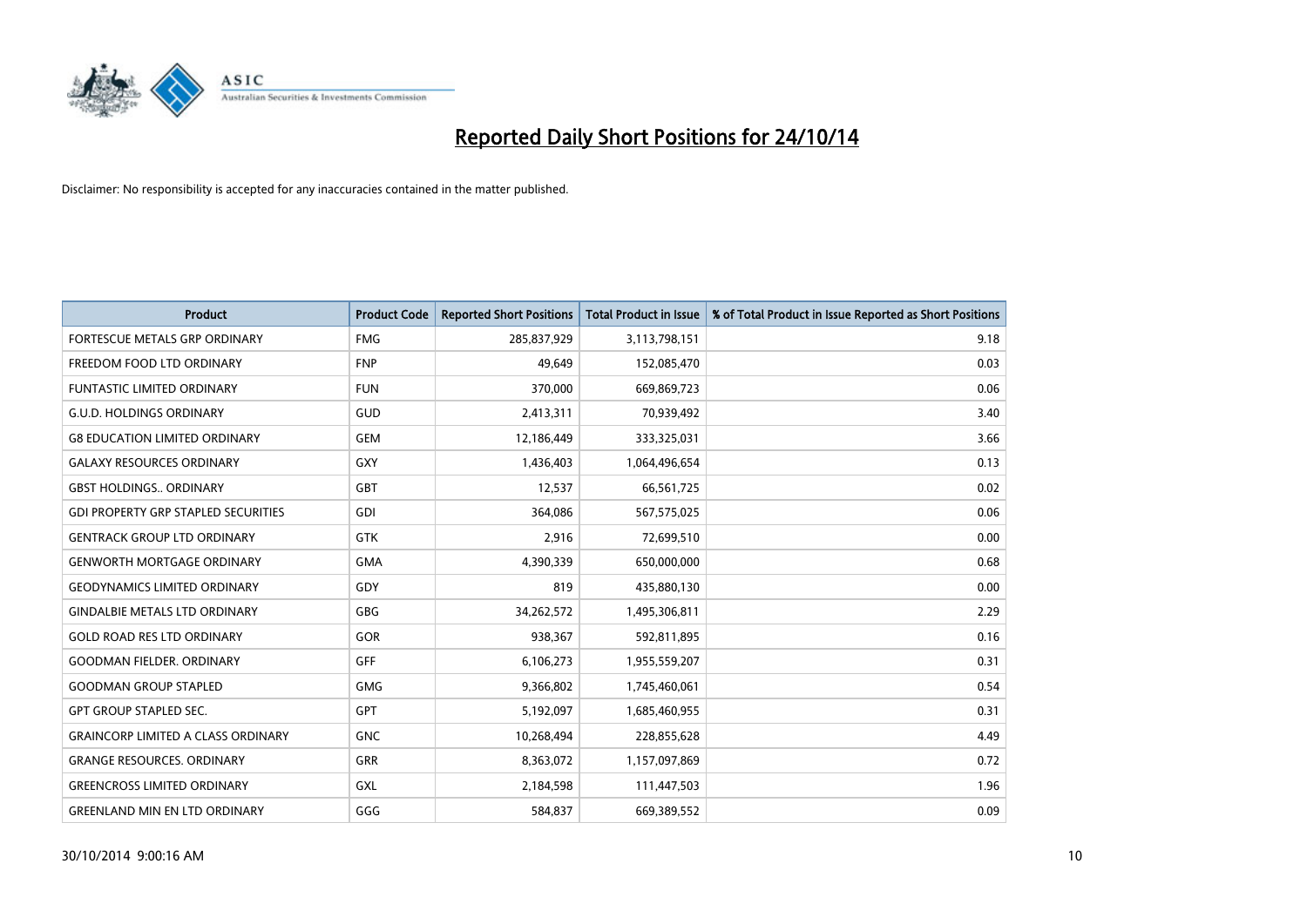

| <b>Product</b>                                   | <b>Product Code</b> | <b>Reported Short Positions</b> | <b>Total Product in Issue</b> | % of Total Product in Issue Reported as Short Positions |
|--------------------------------------------------|---------------------|---------------------------------|-------------------------------|---------------------------------------------------------|
| <b>GREENLAND MIN EN LTD RIGHTS 26-JUN-14</b>     | GGGR                | 3,842                           | 88,685,050                    | 0.00                                                    |
| <b>GROWTHPOINT PROPERTY ORD/UNIT STAPLED SEC</b> | GOZ                 | 2,242,355                       | 554,562,240                   | 0.40                                                    |
| <b>GRYPHON MINERALS LTD ORDINARY</b>             | GRY                 | 2,347,277                       | 401,115,935                   | 0.59                                                    |
| <b>GUILDFORD COAL LTD ORDINARY</b>               | <b>GUF</b>          | 77,890                          | 845,205,594                   | 0.01                                                    |
| <b>GWA GROUP LTD ORDINARY</b>                    | <b>GWA</b>          | 14,538,126                      | 306,533,770                   | 4.74                                                    |
| <b>HARVEY NORMAN ORDINARY</b>                    | <b>HVN</b>          | 44,070,290                      | 1,062,316,784                 | 4.15                                                    |
| <b>HEALTHSCOPE LIMITED, ORDINARY</b>             | <b>HSO</b>          | 3,958,197                       | 1,732,094,838                 | 0.23                                                    |
| <b>HENDERSON GROUP CDI 1:1</b>                   | <b>HGG</b>          | 5,773,753                       | 743,750,462                   | 0.78                                                    |
| HFA HOLDINGS LIMITED ORDINARY                    | <b>HFA</b>          | 7,928                           | 162,147,897                   | 0.00                                                    |
| <b>HIGHLANDS PACIFIC ORDINARY</b>                | <b>HIG</b>          | 3,153                           | 918,694,336                   | 0.00                                                    |
| HILLGROVE RES LTD ORDINARY                       | <b>HGO</b>          | 97,485                          | 147,711,123                   | 0.07                                                    |
| HILLS LTD ORDINARY                               | HIL                 | 950,255                         | 231,985,526                   | 0.41                                                    |
| HORIZON OIL LIMITED ORDINARY                     | <b>HZN</b>          | 34,657,569                      | 1,301,981,265                 | 2.66                                                    |
| HUON AQUACULTURE GRP ORDINARY                    | <b>HUO</b>          | 120,820                         | 87,237,457                    | 0.14                                                    |
| <b>ICAR ASIA LTD ORDINARY</b>                    | ICQ                 | 215,283                         | 193,188,846                   | 0.11                                                    |
| ICON ENERGY LIMITED ORDINARY                     | <b>ICN</b>          | 100,000                         | 615,774,351                   | 0.02                                                    |
| <b>IINET LIMITED ORDINARY</b>                    | <b>IIN</b>          | 7,774,071                       | 162,163,526                   | 4.79                                                    |
| ILUKA RESOURCES ORDINARY                         | ILU                 | 34,743,290                      | 418,700,517                   | 8.30                                                    |
| <b>IMDEX LIMITED ORDINARY</b>                    | <b>IMD</b>          | 2,760,121                       | 216,203,136                   | 1.28                                                    |
| IMX RESOURCES LTD ORDINARY                       | <b>IXR</b>          | $\mathbf{1}$                    | 507,497,146                   | 0.00                                                    |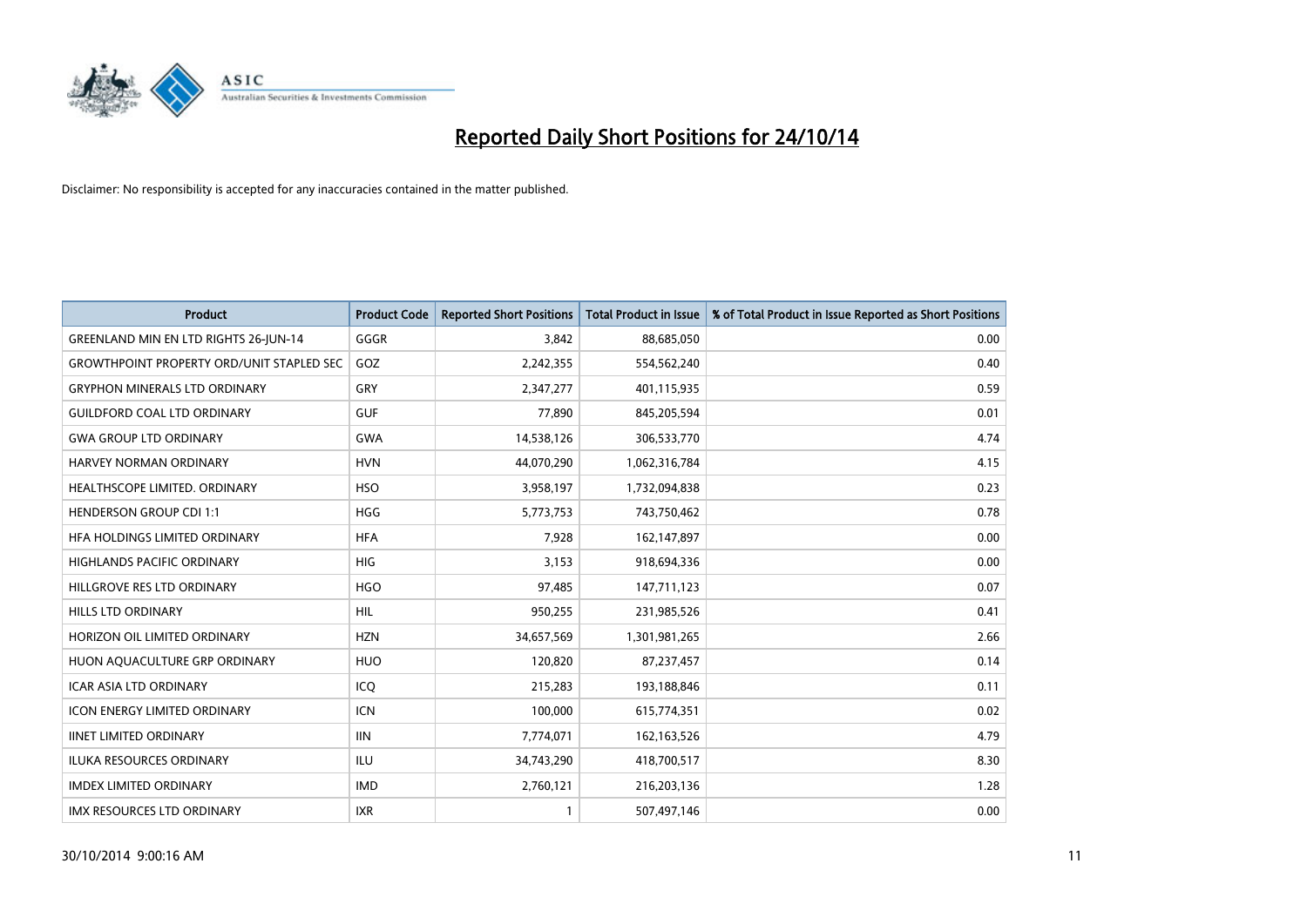

| <b>Product</b>                                | <b>Product Code</b> | <b>Reported Short Positions</b> | <b>Total Product in Issue</b> | % of Total Product in Issue Reported as Short Positions |
|-----------------------------------------------|---------------------|---------------------------------|-------------------------------|---------------------------------------------------------|
| <b>INCITEC PIVOT ORDINARY</b>                 | IPL                 | 36,752,326                      | 1,654,998,197                 | 2.22                                                    |
| <b>INDEPENDENCE GROUP ORDINARY</b>            | <b>IGO</b>          | 753,642                         | 234,256,573                   | 0.32                                                    |
| <b>INDOPHIL RESOURCES ORDINARY</b>            | <b>IRN</b>          | 5,236,756                       | 1,203,146,194                 | 0.44                                                    |
| <b>INDUSTRIA REIT STAPLED</b>                 | <b>IDR</b>          | 299,349                         | 125,000,001                   | 0.24                                                    |
| <b>INFIGEN ENERGY STAPLED SECURITIES</b>      | <b>IFN</b>          | 2,707,437                       | 767,887,581                   | 0.35                                                    |
| <b>INFOMEDIA LTD ORDINARY</b>                 | IFM                 | 839,956                         | 306,954,355                   | 0.27                                                    |
| <b>INGENIA GROUP STAPLED SECURITIES</b>       | <b>INA</b>          | 7,041,644                       | 878,851,911                   | 0.80                                                    |
| <b>INSURANCE AUSTRALIA ORDINARY</b>           | IAG                 | 11,028,351                      | 2,341,618,048                 | 0.47                                                    |
| <b>INTREPID MINES ORDINARY</b>                | <b>IAU</b>          | 5,007,259                       | 557,654,880                   | 0.90                                                    |
| <b>INVESTA OFFICE FUND STAPLED SECURITIES</b> | <b>IOF</b>          | 839,157                         | 614,047,458                   | 0.14                                                    |
| <b>INVOCARE LIMITED ORDINARY</b>              | <b>IVC</b>          | 5,103,979                       | 110,030,298                   | 4.64                                                    |
| <b>IOOF HOLDINGS LTD ORDINARY</b>             | IFL                 | 11,260,574                      | 300,133,752                   | 3.75                                                    |
| <b>IPROPERTY GROUP LTD ORDINARY</b>           | <b>IPP</b>          | 947.757                         | 181,703,204                   | 0.52                                                    |
| <b>IRESS LIMITED ORDINARY</b>                 | <b>IRE</b>          | 5,586,310                       | 159,097,319                   | 3.51                                                    |
| <b>ISELECT LTD ORDINARY</b>                   | <b>ISU</b>          | 889,632                         | 260,889,894                   | 0.34                                                    |
| <b>ISENTIA GROUP LTD ORDINARY</b>             | <b>ISD</b>          | 448,171                         | 200,000,001                   | 0.22                                                    |
| <b>ISENTRIC LTD. ORDINARY</b>                 | ICU                 | 135,457                         | 76,746,962                    | 0.18                                                    |
| JAMES HARDIE INDUST CHESS DEPOSITARY INT      | <b>IHX</b>          | 7,085,335                       | 444,933,946                   | 1.59                                                    |
| <b>IAPARA HEALTHCARE LT ORDINARY</b>          | <b>IHC</b>          | 6,719,133                       | 263,046,592                   | 2.55                                                    |
| <b>IB HI-FI LIMITED ORDINARY</b>              | <b>IBH</b>          | 12,300,550                      | 98.947.309                    | 12.43                                                   |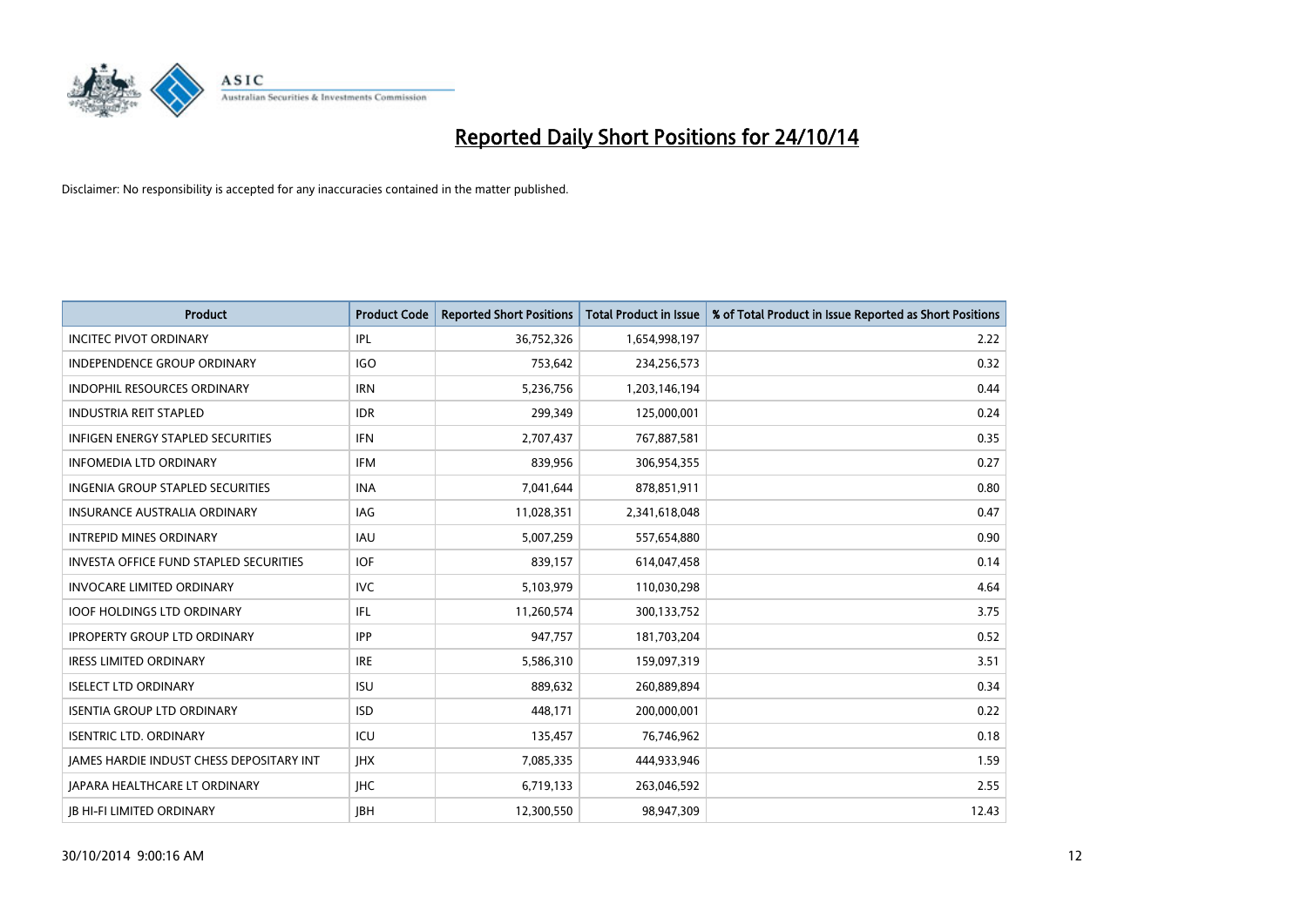

| <b>Product</b>                        | <b>Product Code</b> | <b>Reported Short Positions</b> | <b>Total Product in Issue</b> | % of Total Product in Issue Reported as Short Positions |
|---------------------------------------|---------------------|---------------------------------|-------------------------------|---------------------------------------------------------|
| <b>KAGARA LTD ORDINARY</b>            | KZL                 | 34,720                          | 798,953,117                   | 0.00                                                    |
| KAROON GAS AUSTRALIA ORDINARY         | <b>KAR</b>          | 21,723,627                      | 252,969,964                   | 8.59                                                    |
| KATHMANDU HOLD LTD ORDINARY           | <b>KMD</b>          | 4,518,179                       | 201,318,944                   | 2.24                                                    |
| <b>KBL MINING LIMITED ORDINARY</b>    | <b>KBL</b>          | 1,820                           | 393,535,629                   | 0.00                                                    |
| KINGSGATE CONSOLID. ORDINARY          | <b>KCN</b>          | 20,153,262                      | 223,584,937                   | 9.01                                                    |
| KINGSROSE MINING LTD ORDINARY         | <b>KRM</b>          | 426,348                         | 358,611,493                   | 0.12                                                    |
| <b>KOGI IRON LTD ORDINARY</b>         | <b>KFE</b>          | 2,192,098                       | 376,669,836                   | 0.58                                                    |
| LEIGHTON HOLDINGS ORDINARY            | LEI                 | 5,592,747                       | 338,503,563                   | 1.65                                                    |
| LEND LEASE GROUP UNIT/ORD STAPLED     | <b>LLC</b>          | 2,562,820                       | 579,596,726                   | 0.44                                                    |
| LIQUEFIED NATURAL ORDINARY            | <b>LNG</b>          | 8,092,661                       | 461,402,201                   | 1.75                                                    |
| LONESTAR RESO LTD ORDINARY            | LNR                 | 845,388                         | 752,187,211                   | 0.11                                                    |
| LUCAPA DIAMOND LTD ORDINARY           | LOM                 | 39,822                          | 181,844,946                   | 0.02                                                    |
| LYNAS CORPORATION ORDINARY            | <b>LYC</b>          | 169,001,725                     | 2,483,806,217                 | 6.80                                                    |
| LYNAS CORPORATION RIGHTS 13-OCT-14    | <b>LYCR</b>         | 5,071                           | 887,071,988                   | 0.00                                                    |
| <b>M2 GRP LTD ORDINARY</b>            | <b>MTU</b>          | 4,737,599                       | 180,974,848                   | 2.62                                                    |
| MACA LIMITED ORDINARY                 | <b>MLD</b>          | 329,744                         | 232,676,373                   | 0.14                                                    |
| MACMAHON HOLDINGS ORDINARY            | MAH                 | 178,165                         | 1,261,699,966                 | 0.01                                                    |
| MACO ATLAS ROADS GRP ORDINARY STAPLED | <b>MOA</b>          | 5,531,116                       | 511,538,852                   | 1.08                                                    |
| MACQUARIE GROUP LTD ORDINARY          | <b>MOG</b>          | 1,115,140                       | 321,202,994                   | 0.35                                                    |
| MAGELLAN FIN GRP LTD ORDINARY         | <b>MFG</b>          | 4,533,342                       | 159,571,466                   | 2.84                                                    |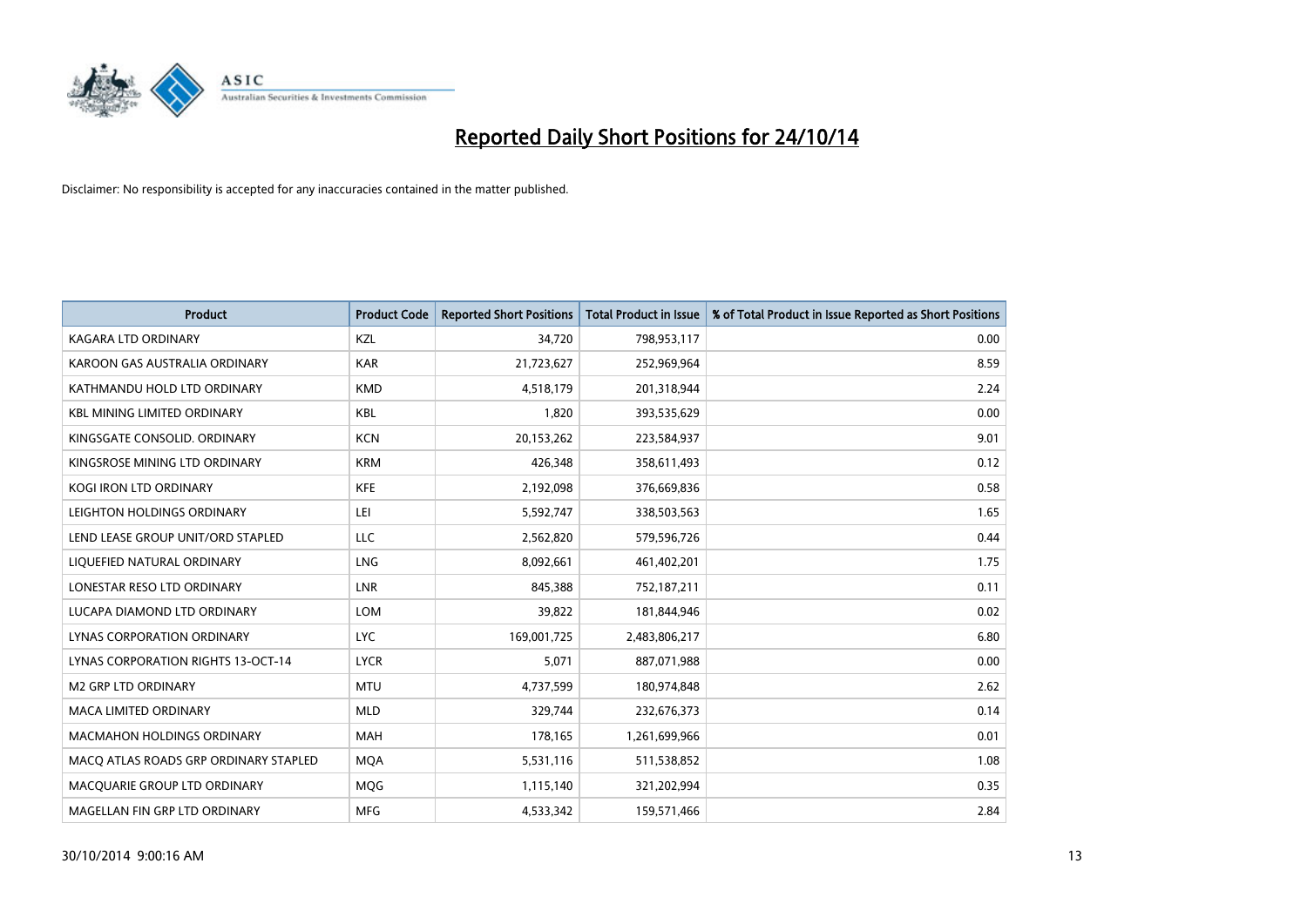

| <b>Product</b>                       | <b>Product Code</b> | <b>Reported Short Positions</b> | <b>Total Product in Issue</b> | % of Total Product in Issue Reported as Short Positions |
|--------------------------------------|---------------------|---------------------------------|-------------------------------|---------------------------------------------------------|
| <b>MANTRA GROUP LTD ORDINARY</b>     | <b>MTR</b>          | 4,133,165                       | 249,471,229                   | 1.66                                                    |
| <b>MATRIX C &amp; E LTD ORDINARY</b> | <b>MCE</b>          | 2,561,473                       | 94,555,428                    | 2.71                                                    |
| MAVERICK DRILLING ORDINARY           | <b>MAD</b>          | 3,024,338                       | 544,321,602                   | 0.56                                                    |
| MAXITRANS INDUSTRIES ORDINARY        | <b>MXI</b>          | 12,532                          | 185,075,653                   | 0.01                                                    |
| MAYNE PHARMA LTD ORDINARY            | <b>MYX</b>          | 11,091,634                      | 587,634,335                   | 1.89                                                    |
| MCMILLAN SHAKESPEARE ORDINARY        | <b>MMS</b>          | 1,047,188                       | 77,525,801                    | 1.35                                                    |
| <b>MCPHERSON'S LTD ORDINARY</b>      | <b>MCP</b>          | 10,011                          | 95,434,645                    | 0.01                                                    |
| MEDUSA MINING LTD ORDINARY           | <b>MML</b>          | 14,256,551                      | 207,794,301                   | 6.86                                                    |
| MERIDIAN ENERGY INSTALMENT RECEIPTS  | <b>MEZCA</b>        | 200,000                         | 1,255,413,626                 | 0.02                                                    |
| <b>MERMAID MARINE ORDINARY</b>       | <b>MRM</b>          | 18,826,673                      | 368,665,949                   | 5.11                                                    |
| MESOBLAST LIMITED ORDINARY           | <b>MSB</b>          | 20,010,876                      | 321,696,029                   | 6.22                                                    |
| METALS X LIMITED ORDINARY            | <b>MLX</b>          | 3,140,657                       | 1,655,826,110                 | 0.19                                                    |
| METCASH LIMITED ORDINARY             | <b>MTS</b>          | 120,716,315                     | 903,309,574                   | 13.36                                                   |
| METMINCO LIMITED ORDINARY            | <b>MNC</b>          | 32,000                          | 1,796,381,542                 | 0.00                                                    |
| MIGHTY RIVER POWER ORDINARY          | <b>MYT</b>          | 3,377,225                       | 1,400,012,517                 | 0.24                                                    |
| MINCOR RESOURCES NL ORDINARY         | <b>MCR</b>          | 79,964                          | 188,208,274                   | 0.04                                                    |
| MINERAL DEPOSITS ORDINARY            | <b>MDL</b>          | 1,131,663                       | 103,676,341                   | 1.09                                                    |
| MINERAL RESOURCES. ORDINARY          | <b>MIN</b>          | 16,603,591                      | 187,270,274                   | 8.87                                                    |
| MINT WIRELESS ORDINARY               | <b>MNW</b>          | 2,465                           | 470,372,395                   | 0.00                                                    |
| MIRABELA NICKEL LTD ORDINARY         | <b>MBN</b>          | 10                              | 929,710,216                   | 0.00                                                    |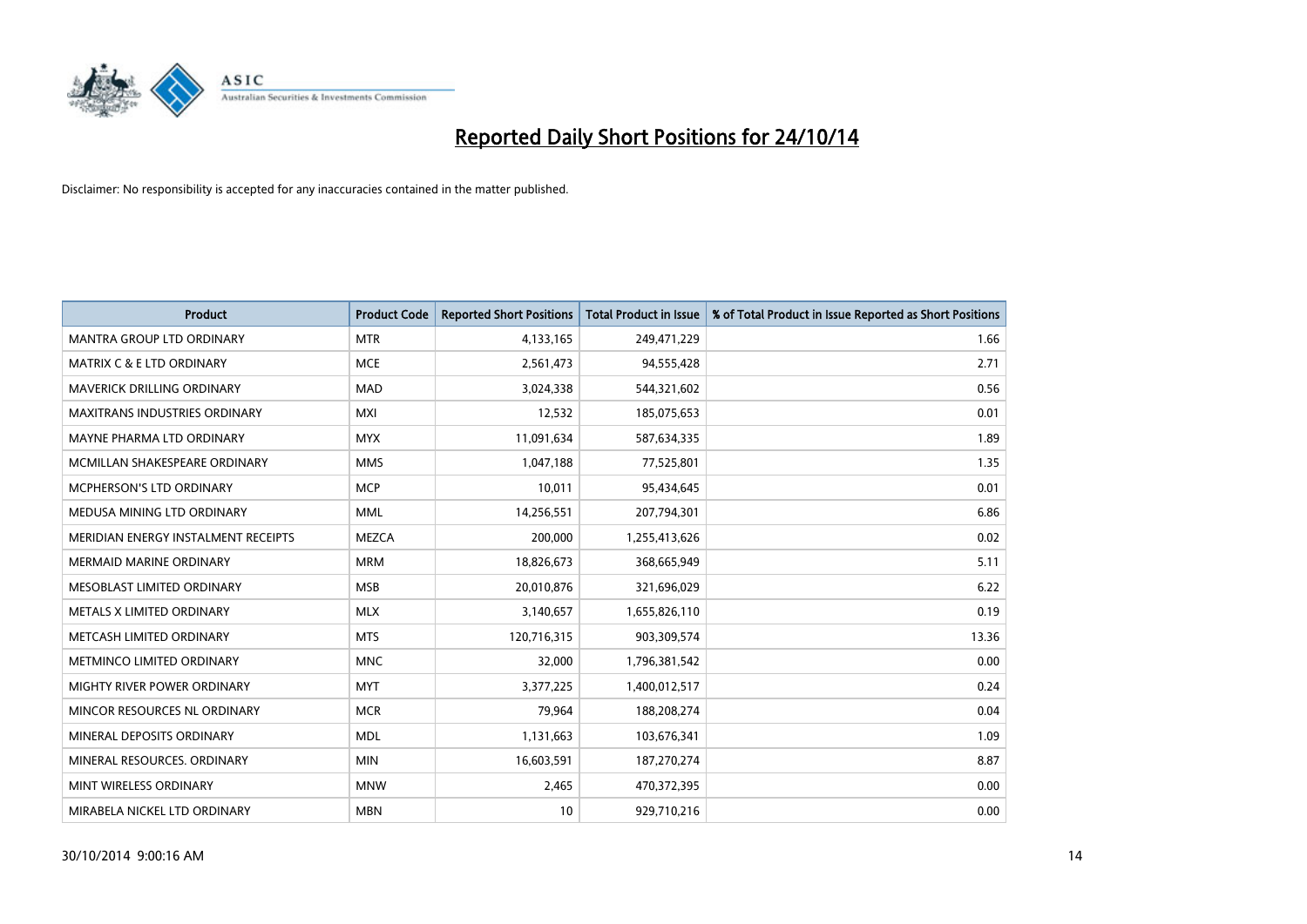

| <b>Product</b>                    | <b>Product Code</b> | <b>Reported Short Positions</b> | <b>Total Product in Issue</b> | % of Total Product in Issue Reported as Short Positions |
|-----------------------------------|---------------------|---------------------------------|-------------------------------|---------------------------------------------------------|
| MIRVAC GROUP STAPLED SECURITIES   | <b>MGR</b>          | 2,140,918                       | 3,697,197,370                 | 0.06                                                    |
| MOLOPO ENERGY LTD ORDINARY        | <b>MPO</b>          | 31,118                          | 248,705,730                   | 0.01                                                    |
| MONADELPHOUS GROUP ORDINARY       | <b>MND</b>          | 7,535,120                       | 92,998,380                    | 8.10                                                    |
| MONASH IVF GROUP LTD ORDINARY     | MVF                 | 463,056                         | 231,081,089                   | 0.20                                                    |
| MORTGAGE CHOICE LTD ORDINARY      | MOC                 | 1,271                           | 123,879,296                   | 0.00                                                    |
| <b>MOUNT GIBSON IRON ORDINARY</b> | MGX                 | 34,112,106                      | 1,090,805,085                 | 3.13                                                    |
| MULTIPLEX SITES SITES             | <b>MXUPA</b>        | 2,469                           | 4,500,000                     | 0.05                                                    |
| <b>MYER HOLDINGS LTD ORDINARY</b> | <b>MYR</b>          | 99,581,521                      | 585,689,551                   | 17.00                                                   |
| NANOSONICS LIMITED ORDINARY       | <b>NAN</b>          | 2,065,151                       | 264,332,826                   | 0.78                                                    |
| NATIONAL AUST, BANK ORDINARY      | <b>NAB</b>          | 19,545,921                      | 2,365,790,790                 | 0.83                                                    |
| NATIONAL STORAGE STAPLED          | <b>NSR</b>          | 975,000                         | 290,831,660                   | 0.34                                                    |
| NAVITAS LIMITED ORDINARY          | <b>NVT</b>          | 3,931,067                       | 376,037,813                   | 1.05                                                    |
| NEARMAP LTD ORDINARY              | <b>NEA</b>          | 1,330,886                       | 338,146,101                   | 0.39                                                    |
| NEON ENERGY LIMITED ORDINARY      | <b>NEN</b>          | 140,474                         | 553,037,848                   | 0.03                                                    |
| NEW HOPE CORPORATION ORDINARY     | <b>NHC</b>          | 907,280                         | 830,999,449                   | 0.11                                                    |
| NEWCREST MINING ORDINARY          | <b>NCM</b>          | 9,249,027                       | 766,510,971                   | 1.21                                                    |
| NEWS CORP A NON-VOTING CDI        | <b>NWSLV</b>        | 373,021                         | 2,692,304                     | 13.86                                                   |
| NEWS CORP B VOTING CDI            | <b>NWS</b>          | 2,434,840                       | 23,433,427                    | 10.39                                                   |
| NEWSAT LIMITED ORDINARY           | <b>NWT</b>          | 6,987,582                       | 613,199,841                   | 1.14                                                    |
| NEXTDC LIMITED ORDINARY           | <b>NXT</b>          | 19,037,217                      | 193,154,486                   | 9.86                                                    |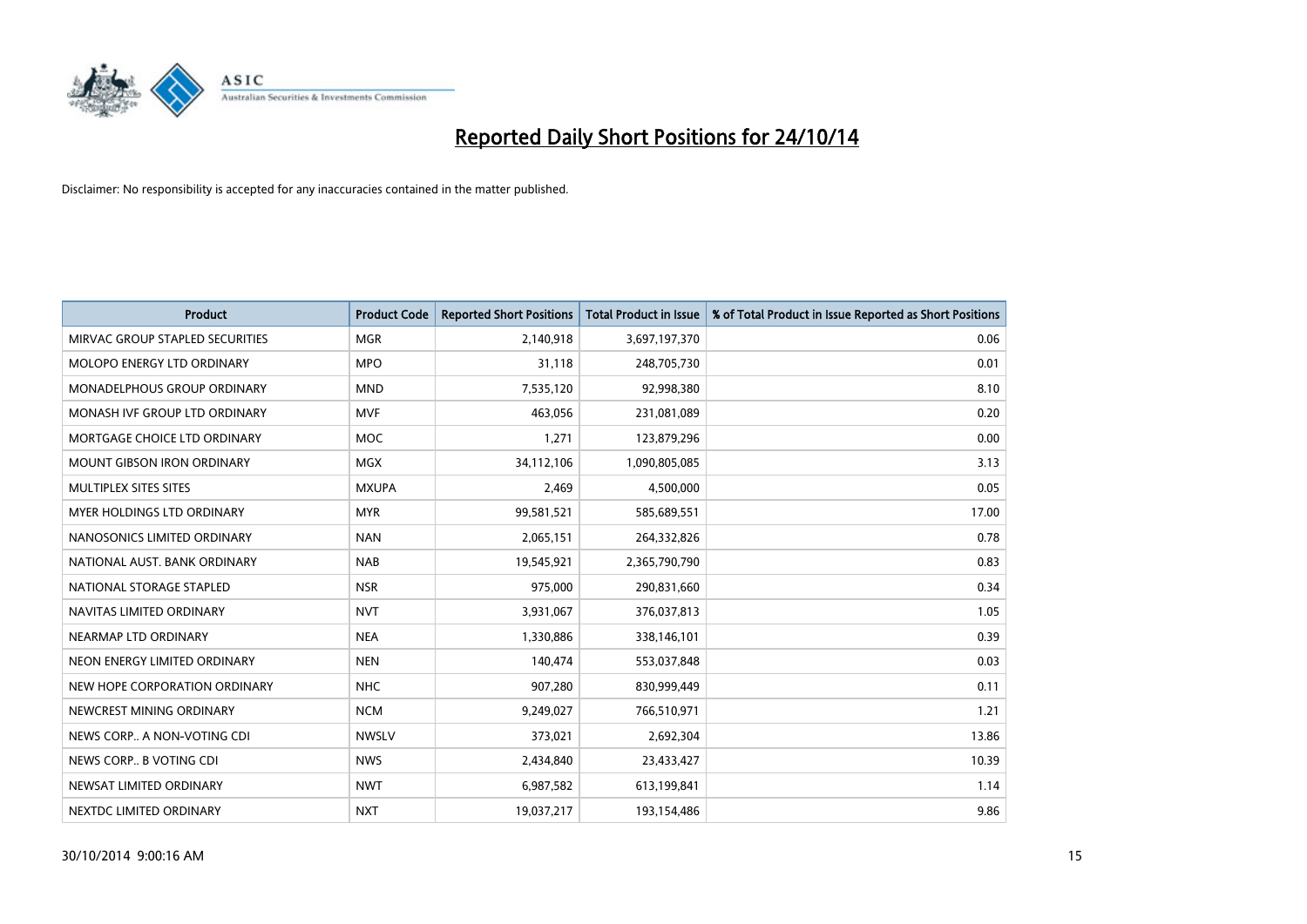

| <b>Product</b>                        | <b>Product Code</b> | <b>Reported Short Positions</b> | <b>Total Product in Issue</b> | % of Total Product in Issue Reported as Short Positions |
|---------------------------------------|---------------------|---------------------------------|-------------------------------|---------------------------------------------------------|
| NEXUS ENERGY LIMITED ORDINARY         | <b>NXS</b>          | 83,983                          | 1,330,219,459                 | 0.01                                                    |
| NIB HOLDINGS LIMITED ORDINARY         | <b>NHF</b>          | 2,383,177                       | 439,004,182                   | 0.54                                                    |
| NINE ENTERTAINMENT ORDINARY           | <b>NEC</b>          | 10,380,694                      | 940,295,023                   | 1.10                                                    |
| NOBLE MINERAL RES ORDINARY            | <b>NMG</b>          | 2,365,726                       | 666,397,952                   | 0.36                                                    |
| NORTHERN IRON LTD ORDINARY            | <b>NFE</b>          | 11,392                          | 484,405,314                   | 0.00                                                    |
| NORTHERN STAR ORDINARY                | <b>NST</b>          | 12,418,419                      | 592,256,718                   | 2.10                                                    |
| NRW HOLDINGS LIMITED ORDINARY         | <b>NWH</b>          | 7,475,432                       | 278,888,011                   | 2.68                                                    |
| NUFARM LIMITED ORDINARY               | <b>NUF</b>          | 13,229,465                      | 264, 367, 746                 | 5.00                                                    |
| NUPLEX INDUSTRIES ORDINARY            | <b>NPX</b>          | 1,000                           | 198,125,827                   | 0.00                                                    |
| OCEANAGOLD CORP. CHESS DEPOSITARY INT | <b>OGC</b>          | 1,994,315                       | 301,520,186                   | 0.66                                                    |
| OIL SEARCH LTD ORDINARY               | OSH                 | 3,228,181                       | 1,522,692,587                 | 0.21                                                    |
| OM HOLDINGS LIMITED ORDINARY          | <b>OMH</b>          | 58,082                          | 733,423,337                   | 0.01                                                    |
| OMI HOLDINGS LIMITED ORDINARY         | OMI                 | 27,135                          | 76,746,962                    | 0.04                                                    |
| ORBIS GOLD LTD ORDINARY               | OBS                 | 10,000                          | 249,886,056                   | 0.00                                                    |
| ORICA LIMITED ORDINARY                | ORI                 | 17,312,171                      | 372,743,291                   | 4.64                                                    |
| ORIGIN ENERGY ORDINARY                | ORG                 | 8,344,191                       | 1,106,302,201                 | 0.75                                                    |
| OROCOBRE LIMITED ORDINARY             | <b>ORE</b>          | 2,460,887                       | 132,041,911                   | 1.86                                                    |
| ORORA LIMITED ORDINARY                | <b>ORA</b>          | 11,477,377                      | 1,206,684,923                 | 0.95                                                    |
| OROTONGROUP LIMITED ORDINARY          | <b>ORL</b>          | 247,679                         | 40,880,902                    | 0.61                                                    |
| OZ MINERALS ORDINARY                  | OZL                 | 15,505,692                      | 303,470,022                   | 5.11                                                    |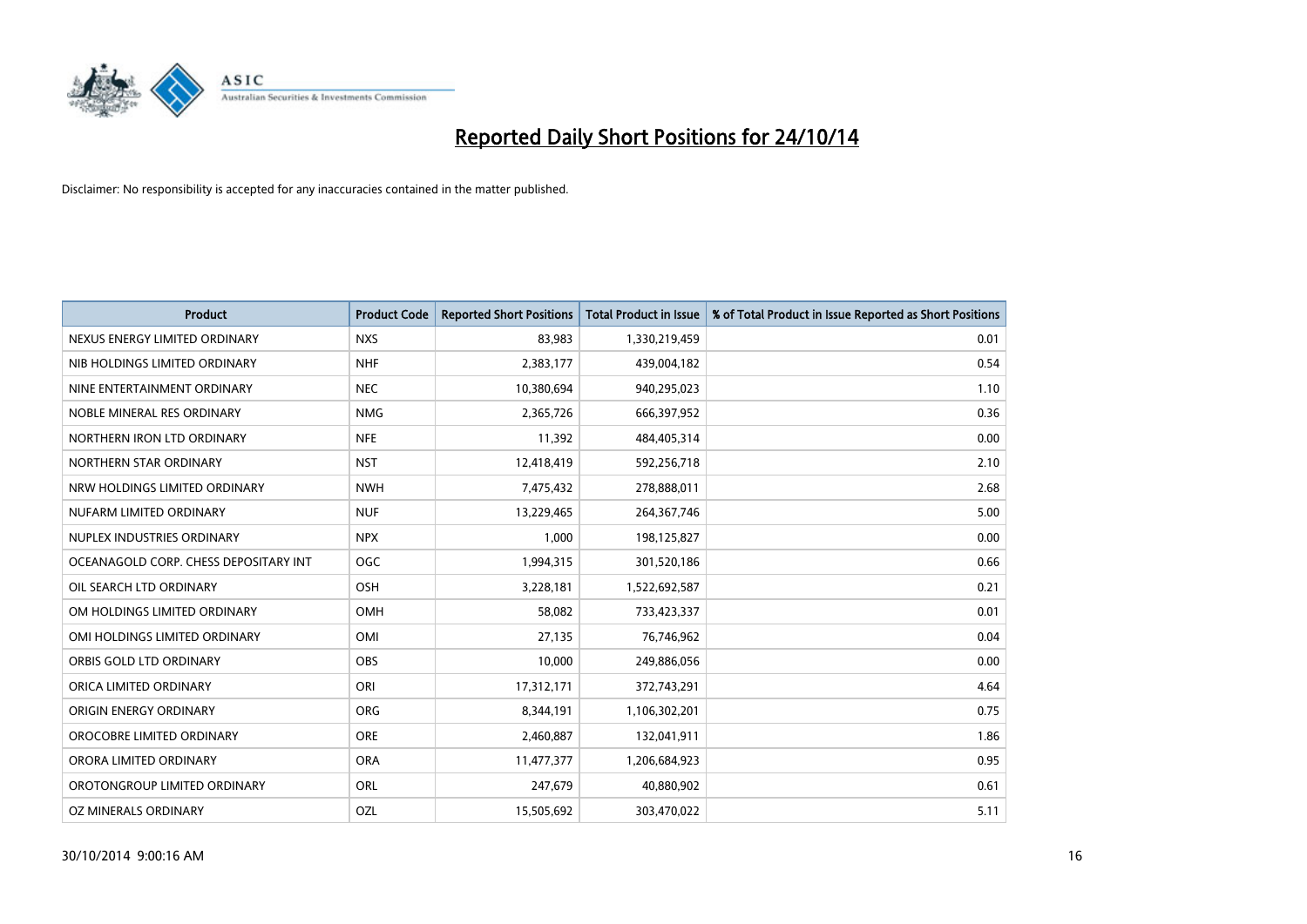

| <b>Product</b>                | <b>Product Code</b> | <b>Reported Short Positions</b> | <b>Total Product in Issue</b> | % of Total Product in Issue Reported as Short Positions |
|-------------------------------|---------------------|---------------------------------|-------------------------------|---------------------------------------------------------|
| OZFOREX GROUP LTD ORDINARY    | <b>OFX</b>          | 8,966,677                       | 240,000,000                   | 3.74                                                    |
| PACIFIC BRANDS ORDINARY       | <b>PBG</b>          | 67,839,059                      | 917,226,291                   | 7.40                                                    |
| PACT GROUP HLDGS LTD ORDINARY | <b>PGH</b>          | 2,650,360                       | 294,097,961                   | 0.90                                                    |
| PALADIN ENERGY LTD ORDINARY   | <b>PDN</b>          | 110,642,761                     | 964,894,574                   | 11.47                                                   |
| PANAUST LIMITED ORDINARY      | <b>PNA</b>          | 122,228                         | 636,599,496                   | 0.02                                                    |
| PANORAMIC RESOURCES ORDINARY  | PAN                 | 137,366                         | 322,275,824                   | 0.04                                                    |
| PANTERRA GOLD LTD ORDINARY    | PGI                 |                                 | 822,241,166                   | 0.00                                                    |
| PAPERLINX LIMITED ORDINARY    | <b>PPX</b>          | 44,691                          | 665, 181, 261                 | 0.01                                                    |
| PAPILLON RES LTD ORDINARY     | PIR                 | 112,616                         | 356,976,210                   | 0.03                                                    |
| PATTIES FOODS LTD ORDINARY    | <b>PFL</b>          | 9,001                           | 139,144,338                   | 0.01                                                    |
| PEET LIMITED ORDINARY         | <b>PPC</b>          | 52,444                          | 434,682,005                   | 0.01                                                    |
| PERPETUAL LIMITED ORDINARY    | <b>PPT</b>          | 1,190,519                       | 46,574,426                    | 2.56                                                    |
| PERSEUS MINING LTD ORDINARY   | PRU                 | 22,099,607                      | 526,656,401                   | 4.20                                                    |
| PHARMAXIS LTD ORDINARY        | <b>PXS</b>          | 501,000                         | 309,637,849                   | 0.16                                                    |
| PHOSPHAGENICS LTD. ORDINARY   | POH                 | 43,750                          | 1,261,965,957                 | 0.00                                                    |
| PLATINUM ASSET ORDINARY       | <b>PTM</b>          | 3,086,300                       | 580,536,282                   | 0.53                                                    |
| PLATINUM AUSTRALIA ORDINARY   | PLA                 | 836,027                         | 504,968,043                   | 0.17                                                    |
| PMP LIMITED ORDINARY          | <b>PMP</b>          | 27,581                          | 323,781,124                   | 0.01                                                    |
| POSEIDON NICK LTD ORDINARY    | <b>POS</b>          | 680,601                         | 601,024,910                   | 0.11                                                    |
| PRANA BIOTECHNOLOGY ORDINARY  | PBT                 | 2,918,153                       | 488,936,960                   | 0.60                                                    |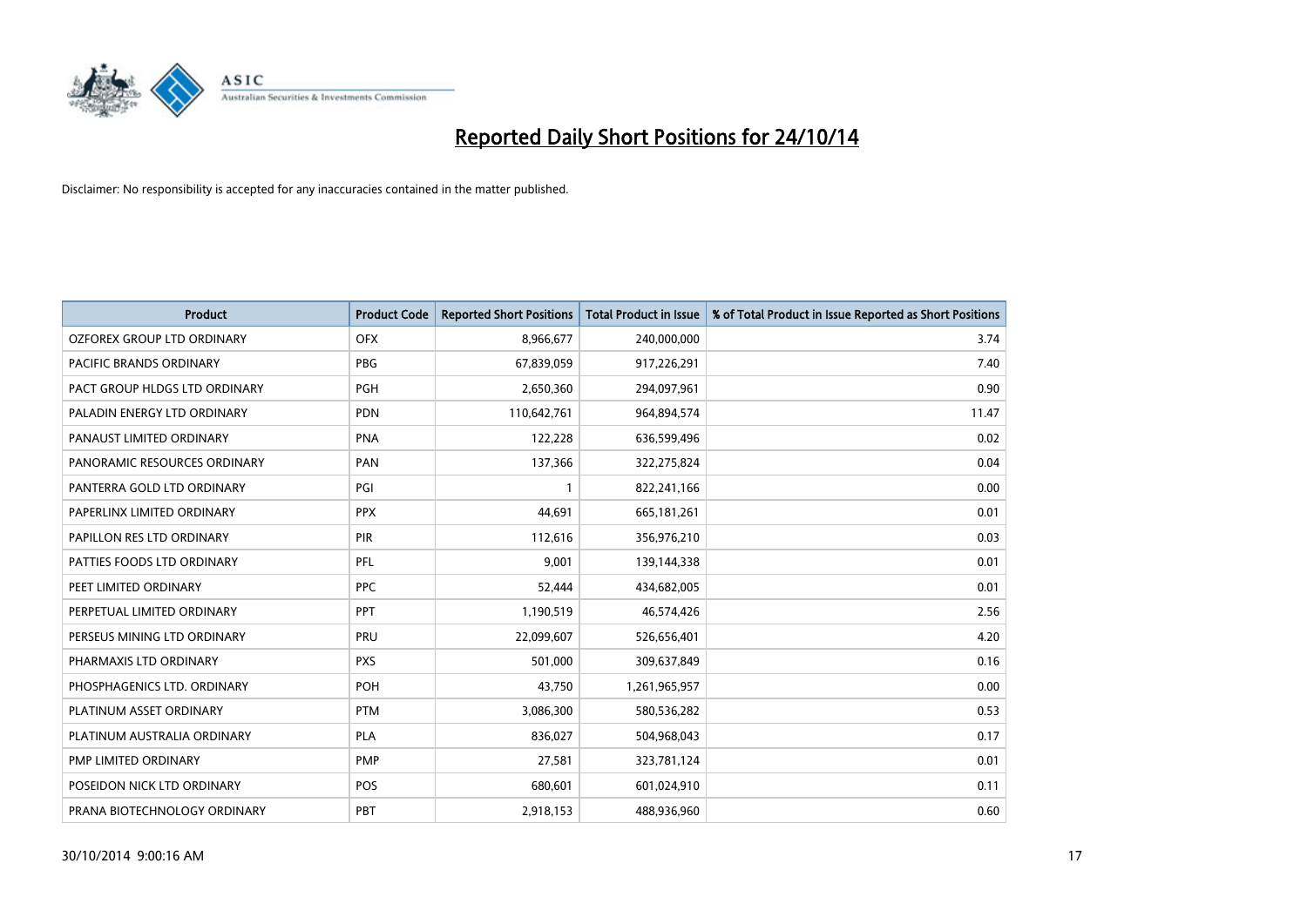

| <b>Product</b>                      | <b>Product Code</b> | <b>Reported Short Positions</b> | <b>Total Product in Issue</b> | % of Total Product in Issue Reported as Short Positions |
|-------------------------------------|---------------------|---------------------------------|-------------------------------|---------------------------------------------------------|
| PREMIER INVESTMENTS ORDINARY        | <b>PMV</b>          | 292,583                         | 155,714,874                   | 0.19                                                    |
| PRIMA BIOMED LTD ORDINARY           | <b>PRR</b>          | 132,361                         | 1,258,301,929                 | 0.01                                                    |
| PRIMARY HEALTH CARE ORDINARY        | <b>PRY</b>          | 25,804,229                      | 512,130,550                   | 5.04                                                    |
| PRIME MEDIA GRP LTD ORDINARY        | <b>PRT</b>          | 1,565,218                       | 366,330,303                   | 0.43                                                    |
| PROGRAMMED ORDINARY                 | <b>PRG</b>          | 205,832                         | 118,651,911                   | 0.17                                                    |
| PURA VIDA ENERGY NL ORDINARY        | <b>PVD</b>          | 14,896                          | 129,430,698                   | 0.01                                                    |
| <b>QANTAS AIRWAYS ORDINARY</b>      | QAN                 | 39,768,975                      | 2,196,330,250                 | 1.81                                                    |
| OBE INSURANCE GROUP ORDINARY        | QBE                 | 24,447,122                      | 1,364,945,301                 | 1.79                                                    |
| <b>QUBE HOLDINGS LTD ORDINARY</b>   | QUB                 | 4,593,099                       | 1,054,428,076                 | 0.44                                                    |
| RAMSAY HEALTH CARE ORDINARY         | <b>RHC</b>          | 716,406                         | 202,081,252                   | 0.35                                                    |
| RANGE RESOURCES LTD ORDINARY        | <b>RRS</b>          | 750,000                         | 5,033,728,297                 | 0.01                                                    |
| <b>RCG CORPORATION LTD ORDINARY</b> | <b>RCG</b>          | 246,482                         | 263,808,625                   | 0.09                                                    |
| <b>RCR TOMLINSON ORDINARY</b>       | <b>RCR</b>          | 428,715                         | 139,000,806                   | 0.31                                                    |
| <b>REA GROUP ORDINARY</b>           | <b>REA</b>          | 1,676,529                       | 131,714,699                   | 1.27                                                    |
| RECALL HOLDINGS LTD ORDINARY        | <b>REC</b>          | 8,117,750                       | 313,149,677                   | 2.59                                                    |
| <b>RECKON LIMITED ORDINARY</b>      | <b>RKN</b>          | 1,386,277                       | 112,084,762                   | 1.24                                                    |
| <b>RED 5 LIMITED ORDINARY</b>       | <b>RED</b>          | 174,740                         | 759,451,008                   | 0.02                                                    |
| RED FORK ENERGY ORDINARY            | <b>RFE</b>          | 318,694                         | 501,051,719                   | 0.06                                                    |
| REDBANK ENERGY LTD ORDINARY         | <b>AEJ</b>          | 13                              | 786,287                       | 0.00                                                    |
| REED RESOURCES LTD ORDINARY         | <b>RDR</b>          | 2,000                           | 499,453,895                   | 0.00                                                    |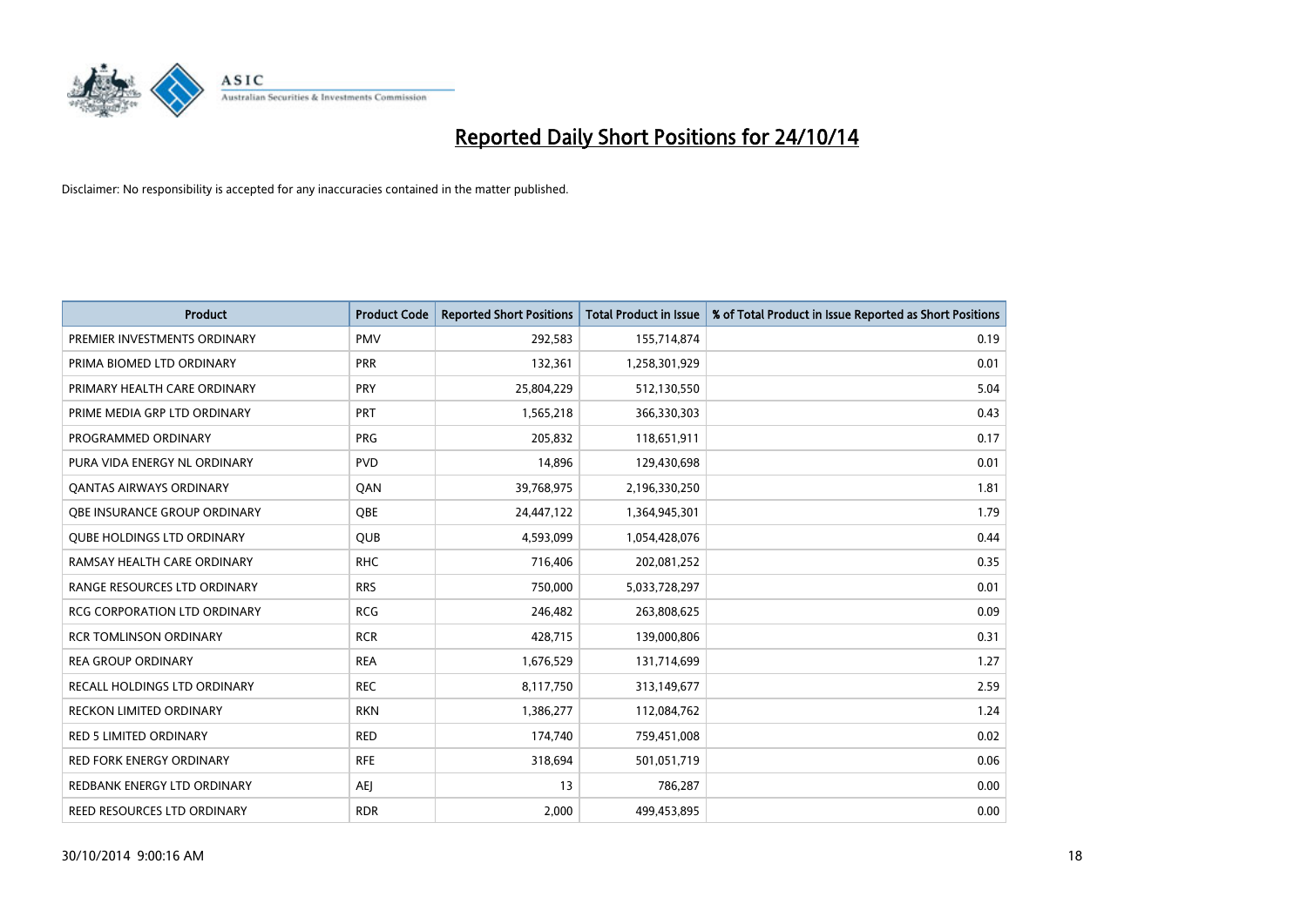

| <b>Product</b>                               | <b>Product Code</b> | <b>Reported Short Positions</b> | <b>Total Product in Issue</b> | % of Total Product in Issue Reported as Short Positions |
|----------------------------------------------|---------------------|---------------------------------|-------------------------------|---------------------------------------------------------|
| <b>REGIS RESOURCES ORDINARY</b>              | <b>RRL</b>          | 49,350,866                      | 499,781,595                   | 9.87                                                    |
| RESMED INC CDI 10:1                          | <b>RMD</b>          | 36,556,550                      | 1,403,045,440                 | 2.61                                                    |
| <b>RESOLUTE MINING ORDINARY</b>              | <b>RSG</b>          | 9,892,965                       | 641,189,223                   | 1.54                                                    |
| RESOURCE GENERATION ORDINARY                 | <b>RES</b>          | 1,220                           | 581,380,338                   | 0.00                                                    |
| RETAIL FOOD GROUP ORDINARY                   | <b>RFG</b>          | 6,675,674                       | 146,046,559                   | 4.57                                                    |
| REX MINERALS LIMITED ORDINARY                | <b>RXM</b>          | 1,123,056                       | 220,519,784                   | 0.51                                                    |
| RIO TINTO LIMITED ORDINARY                   | <b>RIO</b>          | 3,582,741                       | 435,758,720                   | 0.82                                                    |
| RNI NL. ORDINARY                             | <b>RNI</b>          | 750,000                         | 466,055,957                   | 0.16                                                    |
| ROC OIL COMPANY ORDINARY                     | <b>ROC</b>          | 2,383,917                       | 687,618,400                   | 0.35                                                    |
| <b>ROX RESOURCES ORDINARY</b>                | <b>RXL</b>          | 2,690,406                       | 849,673,095                   | 0.32                                                    |
| ROYAL WOLF HOLDINGS ORDINARY                 | <b>RWH</b>          | 209,381                         | 100,387,052                   | 0.21                                                    |
| RUBIK FINANCIAL LTD, ORDINARY                | <b>RFL</b>          | 27,646                          | 341,249,914                   | 0.01                                                    |
| RUNGEPINCOCKMINARCO ORDINARY                 | <b>RUL</b>          | 8,667                           | 177,653,062                   | 0.00                                                    |
| SAI GLOBAL LIMITED ORDINARY                  | SAI                 | 407,817                         | 211,726,802                   | 0.19                                                    |
| SALMAT LIMITED ORDINARY                      | <b>SLM</b>          | 101,385                         | 159,812,799                   | 0.06                                                    |
| SAMSON OIL & GAS LTD ORDINARY                | SSN                 | 16,955,880                      | 2,837,780,958                 | 0.60                                                    |
| SANDFIRE RESOURCES ORDINARY                  | <b>SFR</b>          | 2,933,896                       | 155,640,968                   | 1.89                                                    |
| SANTOS LTD ORDINARY                          | <b>STO</b>          | 7,269,496                       | 982,259,991                   | 0.74                                                    |
| SARACEN MINERAL ORDINARY                     | <b>SAR</b>          | 4,936,628                       | 792,784,738                   | 0.62                                                    |
| <b>SCA PROPERTY GROUP STAPLED SECURITIES</b> | SCP                 | 18,882,962                      | 648,628,320                   | 2.91                                                    |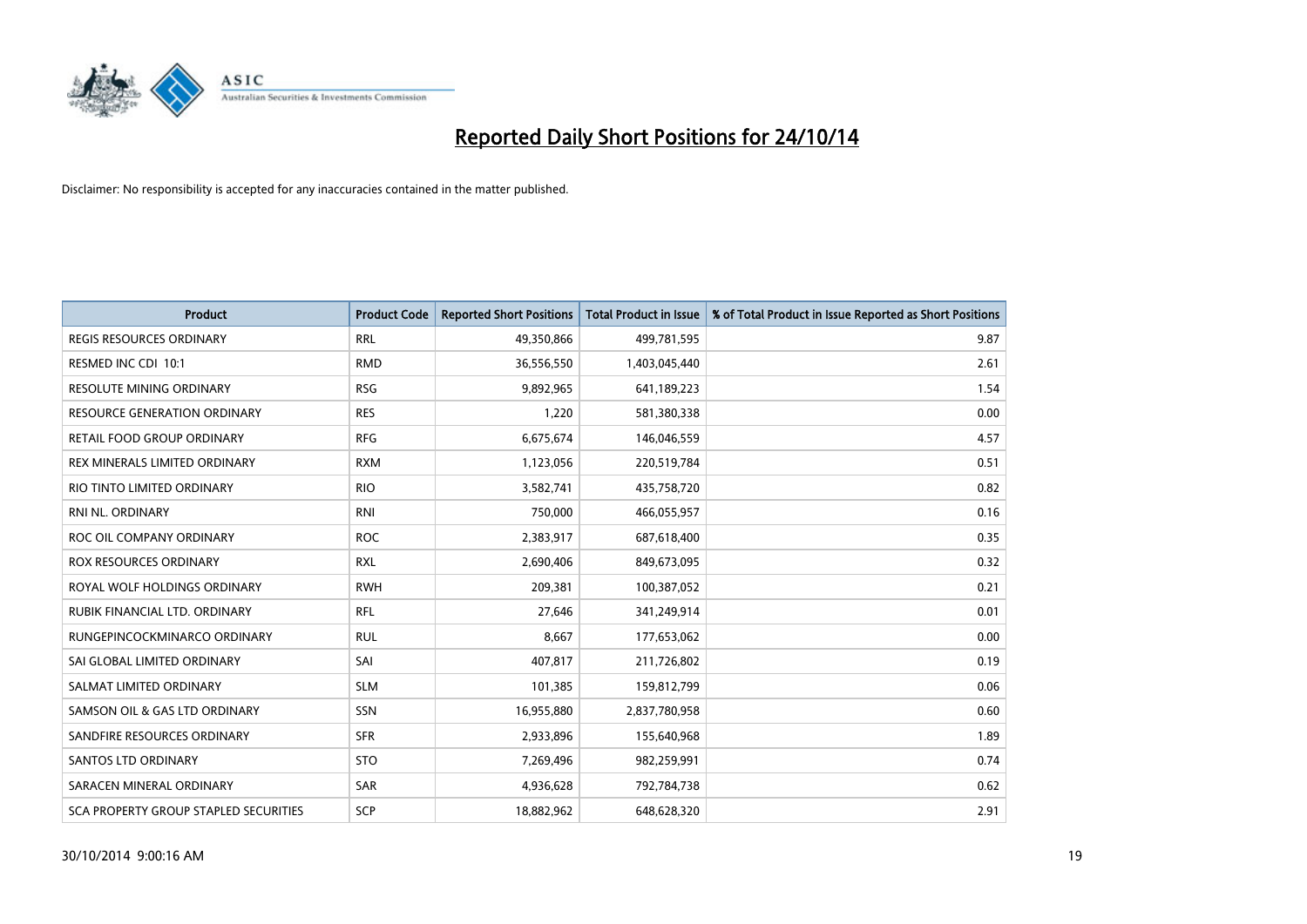

| <b>Product</b>                           | <b>Product Code</b> | <b>Reported Short Positions</b> | <b>Total Product in Issue</b> | % of Total Product in Issue Reported as Short Positions |
|------------------------------------------|---------------------|---------------------------------|-------------------------------|---------------------------------------------------------|
| <b>SCENTRE GRP STAPLED</b>               | <b>SCG</b>          | 25,954,332                      | 5,324,296,678                 | 0.49                                                    |
| SEDGMAN LIMITED ORDINARY                 | <b>SDM</b>          | 1,128,550                       | 227,059,277                   | 0.50                                                    |
| SEEK LIMITED ORDINARY                    | <b>SEK</b>          | 12,596,699                      | 342,335,122                   | 3.68                                                    |
| SELECT HARVESTS ORDINARY                 | <b>SHV</b>          | 1,243,253                       | 70,940,874                    | 1.75                                                    |
| SENEX ENERGY LIMITED ORDINARY            | SXY                 | 46,493,674                      | 1,149,657,377                 | 4.04                                                    |
| SERVICE STREAM ORDINARY                  | SSM                 | 30                              | 386,389,873                   | 0.00                                                    |
| SEVEN GROUP HOLDINGS ORDINARY            | <b>SVW</b>          | 1,645,014                       | 300,660,933                   | 0.55                                                    |
| SEVEN WEST MEDIA LTD ORDINARY            | SWM                 | 15,848,405                      | 999,160,872                   | 1.59                                                    |
| SEYMOUR WHYTE LTD ORDINARY               | <b>SWL</b>          | 35,502                          | 87,647,595                    | 0.04                                                    |
| SG FLEET GROUP LTD ORDINARY              | SGF                 | 65,585                          | 242,691,826                   | 0.03                                                    |
| SIGMA PHARMACEUTICAL ORDINARY            | <b>SIP</b>          | 19,214,717                      | 1,108,086,575                 | 1.73                                                    |
| SILEX SYSTEMS ORDINARY                   | <b>SLX</b>          | 8,808,465                       | 170,467,339                   | 5.17                                                    |
| SILVER CHEF LIMITED ORDINARY             | SIV                 | 34,257                          | 29,640,865                    | 0.12                                                    |
| SILVER LAKE RESOURCE ORDINARY            | <b>SLR</b>          | 26,570,041                      | 503,233,971                   | 5.28                                                    |
| SIMS METAL MGMT LTD ORDINARY             | SGM                 | 15,275,347                      | 204,633,630                   | 7.46                                                    |
| SINGAPORE TELECOMM. CHESS DEPOSITARY INT | SGT                 | 3,626,802                       | 115,837,110                   | 3.13                                                    |
| SINO GAS ENERGY ORDINARY                 | SEH                 | 8,430,896                       | 1,541,672,358                 | 0.55                                                    |
| SIRIUS RESOURCES NL ORDINARY             | <b>SIR</b>          | 14,286,061                      | 340,988,269                   | 4.19                                                    |
| SIRTEX MEDICAL ORDINARY                  | <b>SRX</b>          | 14,309                          | 56,524,273                    | 0.03                                                    |
| SKILLED GROUP LTD ORDINARY               | <b>SKE</b>          | 6,820,655                       | 235,753,791                   | 2.89                                                    |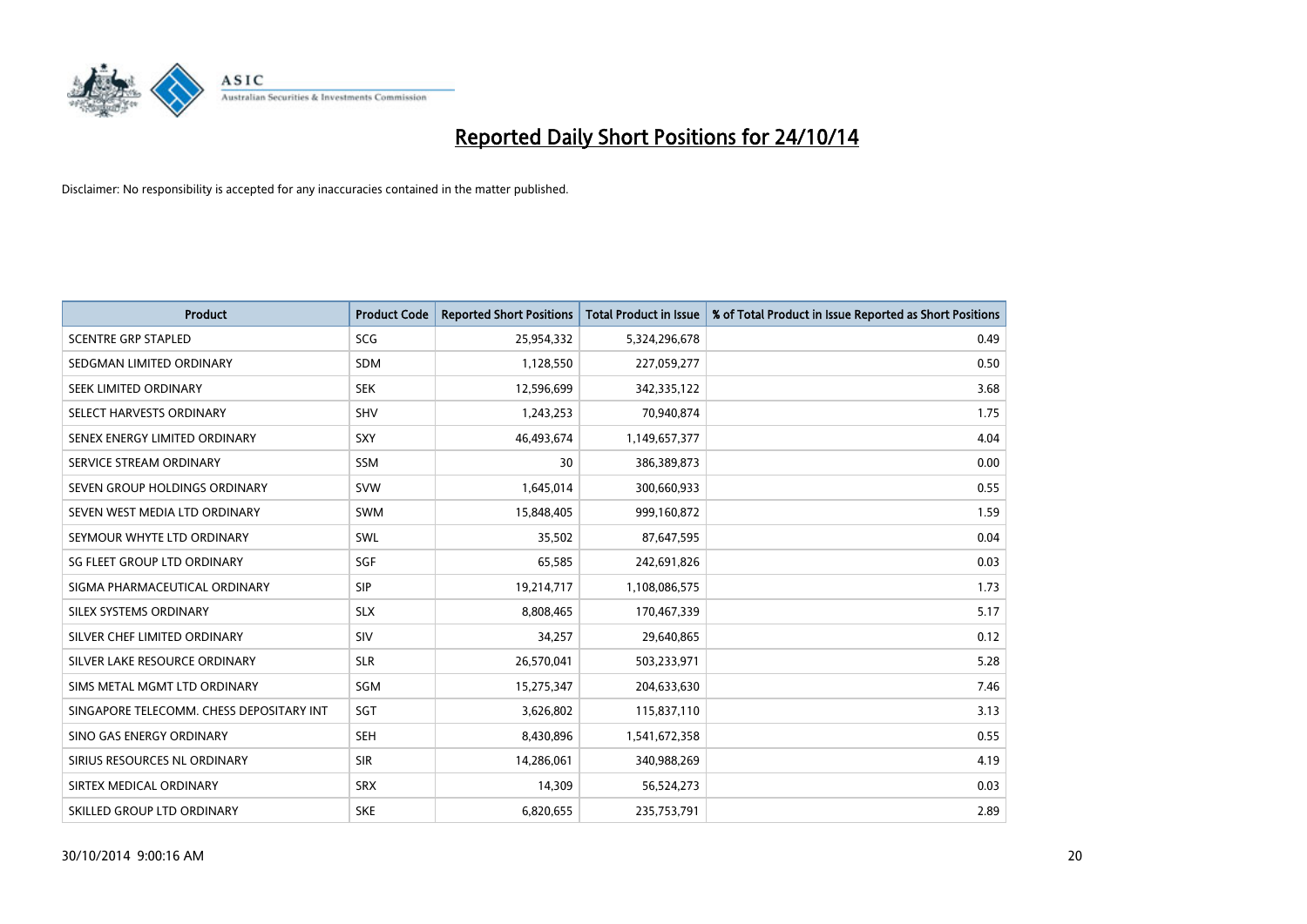

| <b>Product</b>                           | <b>Product Code</b> | <b>Reported Short Positions</b> | <b>Total Product in Issue</b> | % of Total Product in Issue Reported as Short Positions |
|------------------------------------------|---------------------|---------------------------------|-------------------------------|---------------------------------------------------------|
| SKY NETWORK ORDINARY                     | <b>SKT</b>          | 11,807,039                      | 389,139,785                   | 3.03                                                    |
| SKYCITY ENT GRP LTD ORDINARY             | <b>SKC</b>          | 8,807,384                       | 592,857,388                   | 1.49                                                    |
| <b>SLATER &amp; GORDON ORDINARY</b>      | SGH                 | 2,208,231                       | 205,583,924                   | 1.07                                                    |
| SMARTGRP CORPORATION ORDINARY            | <b>SIQ</b>          | 203,136                         | 101,461,150                   | 0.20                                                    |
| SMS MANAGEMENT, ORDINARY                 | <b>SMX</b>          | 1,827,428                       | 69,394,537                    | 2.63                                                    |
| SONIC HEALTHCARE ORDINARY                | SHL                 | 2,854,216                       | 401,171,556                   | 0.71                                                    |
| SOUL PATTINSON (W.H) ORDINARY            | SOL                 | 22,968                          | 239,395,320                   | 0.01                                                    |
| SP AUSNET STAPLED SECURITIES             | SPN                 | 595,889                         | 3,425,244,162                 | 0.02                                                    |
| SPARK INFRASTRUCTURE STAPLED US PROHIBT. | SKI                 | 12,930,250                      | 1,466,360,128                 | 0.88                                                    |
| SPARK NEW ZEALAND ORDINARY               | <b>SPK</b>          | 13,389,610                      | 1,834,767,958                 | 0.73                                                    |
| SPDR 200 FUND ETF UNITS                  | <b>STW</b>          | 6,946                           | 46,546,865                    | 0.01                                                    |
| SPECIALTY FASHION ORDINARY               | <b>SFH</b>          | 110,003                         | 192,236,121                   | 0.06                                                    |
| SPOTLESS GRP HLD LTD ORDINARY            | <b>SPO</b>          | 24, 247, 216                    | 1,098,290,178                 | 2.21                                                    |
| ST BARBARA LIMITED ORDINARY              | <b>SBM</b>          | 9,855,013                       | 488,074,077                   | 2.02                                                    |
| STARPHARMA HOLDINGS ORDINARY             | <b>SPL</b>          | 15,033,049                      | 313,748,388                   | 4.79                                                    |
| STEADFAST GROUP LTD ORDINARY             | SDF                 | 9,750,546                       | 503,352,992                   | 1.94                                                    |
| STH CRS ELECT ENGNR ORDINARY             | <b>SXE</b>          | 6,643                           | 161,523,130                   | 0.00                                                    |
| STHN CROSS MEDIA ORDINARY                | <b>SXL</b>          | 35,492,667                      | 705,246,986                   | 5.03                                                    |
| STOCKLAND UNITS/ORD STAPLED              | SGP                 | 6,276,894                       | 2,348,746,744                 | 0.27                                                    |
| STRAITS RES LTD. ORDINARY                | <b>SRQ</b>          | 20,370                          | 1,217,730,293                 | 0.00                                                    |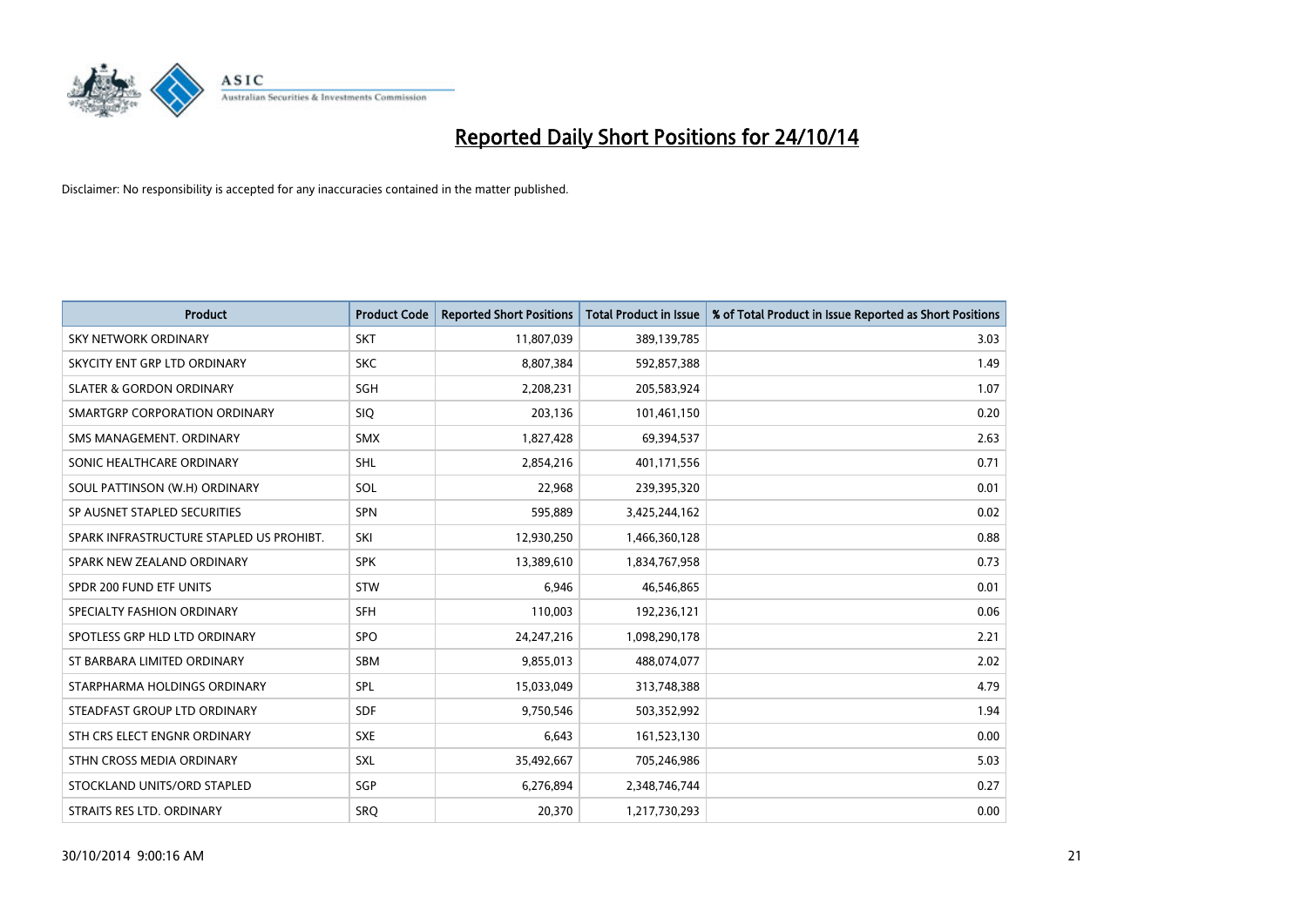

| <b>Product</b>                       | <b>Product Code</b> | <b>Reported Short Positions</b> | <b>Total Product in Issue</b> | % of Total Product in Issue Reported as Short Positions |
|--------------------------------------|---------------------|---------------------------------|-------------------------------|---------------------------------------------------------|
| STRIKE ENERGY LTD ORDINARY           | <b>STX</b>          | 4,000                           | 833,330,946                   | 0.00                                                    |
| STW COMMUNICATIONS ORDINARY          | SGN                 | 5,552,029                       | 409,699,000                   | 1.36                                                    |
| SUNCORP GROUP LTD ORDINARY           | <b>SUN</b>          | 7,965,367                       | 1,286,600,980                 | 0.62                                                    |
| SUNDANCE ENERGY ORDINARY             | <b>SEA</b>          | 2,695,630                       | 548,854,663                   | 0.49                                                    |
| SUNDANCE RESOURCES ORDINARY          | SDL                 | 89,723,403                      | 3,082,028,456                 | 2.91                                                    |
| SUNLAND GROUP LTD ORDINARY           | <b>SDG</b>          | 104,824                         | 181,710,087                   | 0.06                                                    |
| SUPER RET REP LTD ORDINARY           | SUL                 | 11,013,464                      | 196,897,430                   | 5.59                                                    |
| SWICK MINING ORDINARY                | <b>SWK</b>          | 50,000                          | 216,123,326                   | 0.02                                                    |
| SYD AIRPORT STAPLED US PROHIBIT.     | <b>SYD</b>          | 25,569,037                      | 2,216,216,041                 | 1.15                                                    |
| SYRAH RESOURCES ORDINARY             | <b>SYR</b>          | 4,886,697                       | 164,135,076                   | 2.98                                                    |
| <b>TABCORP HOLDINGS LTD ORDINARY</b> | <b>TAH</b>          | 17,360,308                      | 765,652,364                   | 2.27                                                    |
| TAP OIL LIMITED ORDINARY             | <b>TAP</b>          | 35,371                          | 243,186,639                   | 0.01                                                    |
| TASSAL GROUP LIMITED ORDINARY        | <b>TGR</b>          | 319,273                         | 146,897,115                   | 0.22                                                    |
| <b>TATTS GROUP LTD ORDINARY</b>      | <b>TTS</b>          | 35,548,907                      | 1,445,002,696                 | 2.46                                                    |
| TECHNOLOGY ONE ORDINARY              | <b>TNE</b>          | 3,349,645                       | 308,796,455                   | 1.08                                                    |
| TELSTRA CORPORATION. ORDINARY        | <b>TLS</b>          | 54,911,176                      | 12,443,074,357                | 0.44                                                    |
| TEN NETWORK HOLDINGS ORDINARY        | <b>TEN</b>          | 153,908,941                     | 2,630,984,596                 | 5.85                                                    |
| TERANGA GOLD CORP CDI 1:1            | <b>TGZ</b>          | 63,712                          | 73,965,595                    | 0.09                                                    |
| TFS CORPORATION LTD ORDINARY         | <b>TFC</b>          | 4,961,312                       | 325,267,408                   | 1.53                                                    |
| THE REJECT SHOP ORDINARY             | <b>TRS</b>          | 2,174,493                       | 28,844,648                    | 7.54                                                    |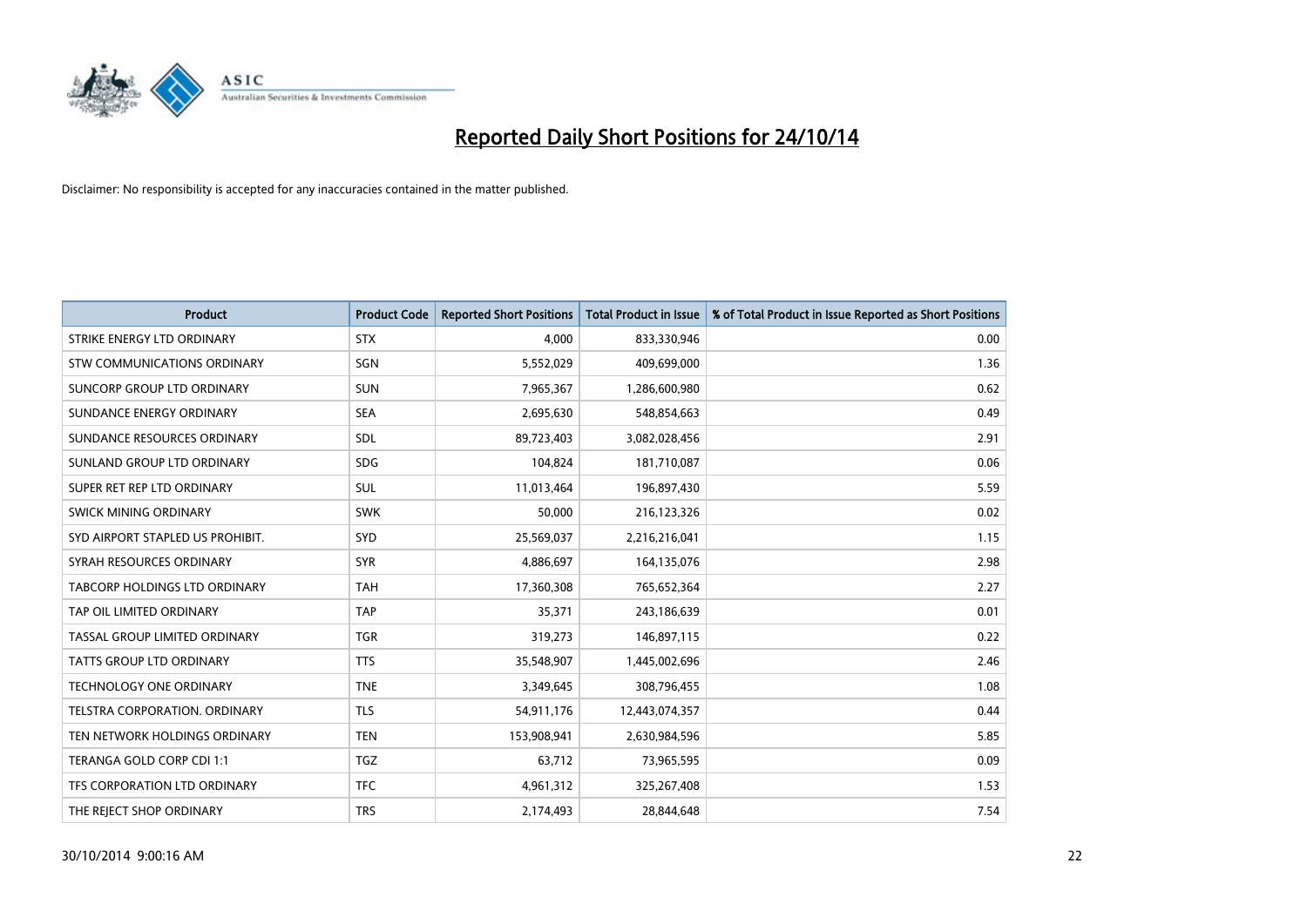

| <b>Product</b>                       | <b>Product Code</b> | <b>Reported Short Positions</b> | <b>Total Product in Issue</b> | % of Total Product in Issue Reported as Short Positions |
|--------------------------------------|---------------------|---------------------------------|-------------------------------|---------------------------------------------------------|
| THINK CHILDCARE EDU ORDINARY         | <b>TNK</b>          | 240,000                         | 39,600,000                    | 0.61                                                    |
| TIGER RESOURCES ORDINARY             | <b>TGS</b>          | 9,617,776                       | 1,143,541,406                 | 0.84                                                    |
| TOLL HOLDINGS LTD ORDINARY           | <b>TOL</b>          | 21,297,717                      | 717,318,622                   | 2.97                                                    |
| TORO ENERGY LIMITED ORDINARY         | <b>TOE</b>          | 9,845                           | 1,567,784,418                 | 0.00                                                    |
| TOX FREE SOLUTIONS ORDINARY          | <b>TOX</b>          | 2,563,097                       | 133,752,359                   | 1.92                                                    |
| TPG TELECOM LIMITED ORDINARY         | <b>TPM</b>          | 9,592,545                       | 793,808,141                   | 1.21                                                    |
| TRADE ME GROUP ORDINARY              | <b>TME</b>          | 7,129,810                       | 396,913,549                   | 1.80                                                    |
| TRANSFIELD SERVICES ORDINARY         | <b>TSE</b>          | 5,527,101                       | 512,457,716                   | 1.08                                                    |
| TRANSPACIFIC INDUST, ORDINARY        | <b>TPI</b>          | 19,007,849                      | 1,579,648,778                 | 1.20                                                    |
| TRANSURBAN GROUP TRIPLE STAPLED SEC. | <b>TCL</b>          | 22,238,612                      | 1,906,390,878                 | 1.17                                                    |
| TREASURY GROUP ORDINARY              | <b>TRG</b>          | 30,399                          | 23,697,498                    | 0.13                                                    |
| TREASURY WINE ESTATE ORDINARY        | <b>TWE</b>          | 11,372,092                      | 651,261,403                   | 1.75                                                    |
| TRITON MIN LTD ORDINARY              | <b>TON</b>          | 730                             | 310,101,731                   | 0.00                                                    |
| TROY RESOURCES LTD ORDINARY          | <b>TRY</b>          | 5,590,066                       | 195,265,161                   | 2.86                                                    |
| UGL LIMITED ORDINARY                 | UGL                 | 17,306,555                      | 166,511,240                   | 10.39                                                   |
| UNILIFE CORPORATION CDI 6:1          | <b>UNS</b>          | 158,645                         | 272,833,620                   | 0.06                                                    |
| UNITY MINING LTD ORDINARY            | <b>UML</b>          | 319,871                         | 1,133,122,711                 | 0.03                                                    |
| UXC LIMITED ORDINARY                 | <b>UXC</b>          | 2,531,357                       | 329,728,102                   | 0.77                                                    |
| <b>VEDA GROUP LTD ORDINARY</b>       | <b>VED</b>          | 16,872,281                      | 842,055,406                   | 2.00                                                    |
| <b>VENTURE MINERALS ORDINARY</b>     | <b>VMS</b>          | 163,000                         | 287,320,170                   | 0.06                                                    |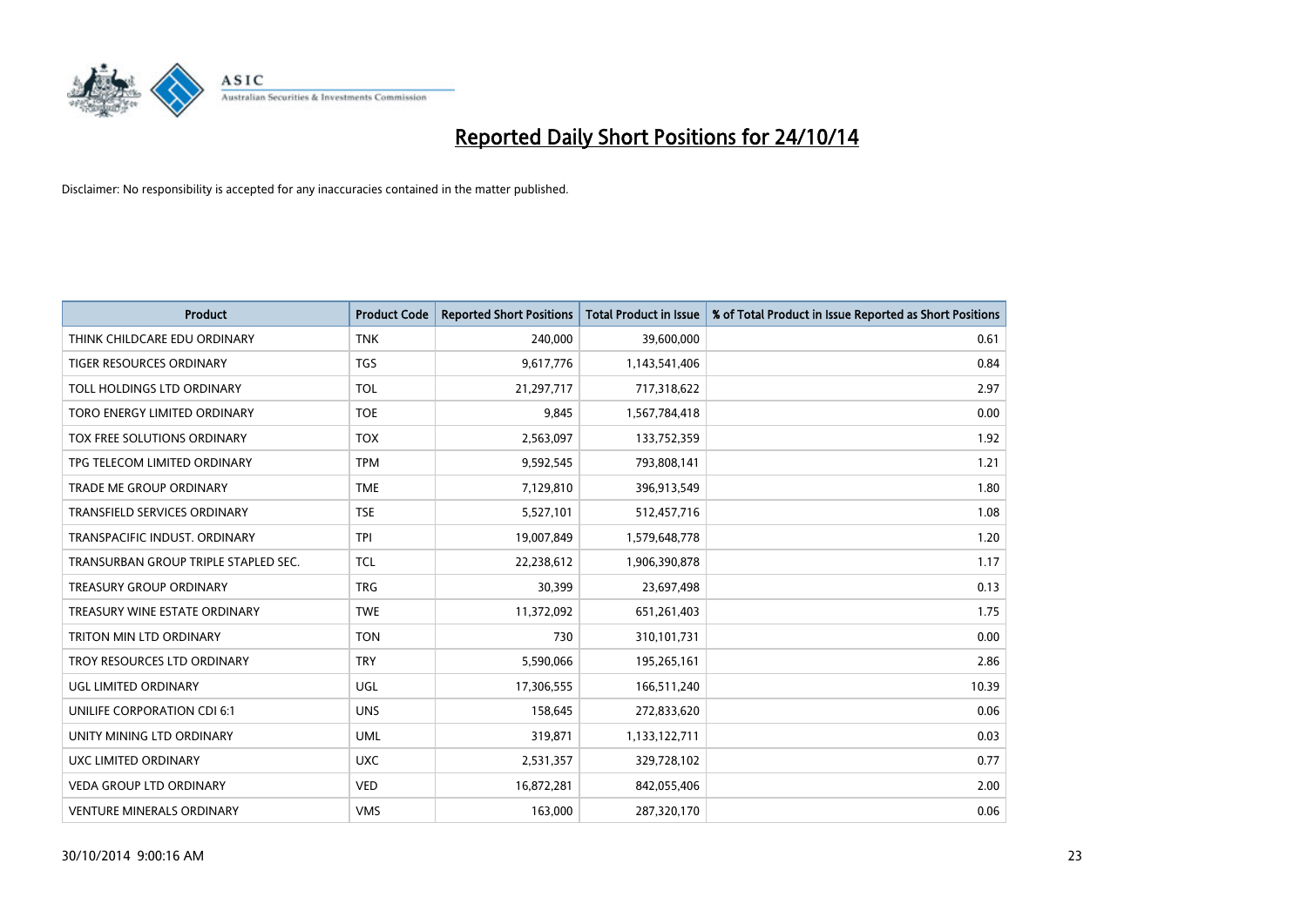

| <b>Product</b>                       | <b>Product Code</b> | <b>Reported Short Positions</b> | <b>Total Product in Issue</b> | % of Total Product in Issue Reported as Short Positions |
|--------------------------------------|---------------------|---------------------------------|-------------------------------|---------------------------------------------------------|
| <b>VILLAGE ROADSHOW LTD ORDINARY</b> | <b>VRL</b>          | 591,780                         | 159,509,459                   | 0.37                                                    |
| <b>VIRGIN AUS HLDG LTD ORDINARY</b>  | <b>VAH</b>          | 51,832,250                      | 3,524,912,131                 | 1.47                                                    |
| <b>VIRTUS HEALTH LTD ORDINARY</b>    | <b>VRT</b>          | 3,714,137                       | 79,847,678                    | 4.65                                                    |
| VISION EYE INSTITUTE ORDINARY        | <b>VEI</b>          | 1,586,666                       | 161,987,431                   | 0.98                                                    |
| <b>VISTA GROUP INTERNAT ORDINARY</b> | VGI                 | 1,000                           | 79,813,089                    | 0.00                                                    |
| <b>VOCATION LTD ORDINARY</b>         | <b>VET</b>          | 15,715,463                      | 230,000,000                   | 6.83                                                    |
| <b>VOCUS COMMS LTD ORDINARY</b>      | VOC                 | 557,720                         | 104,803,018                   | 0.53                                                    |
| WAM CAPITAL LIMITED ORDINARY         | <b>WAM</b>          | 30,000                          | 340,603,969                   | 0.01                                                    |
| WARRNAMBOOL CHEESE ORDINARY          | <b>WCB</b>          | 19                              | 56,098,797                    | 0.00                                                    |
| <b>WATPAC LIMITED ORDINARY</b>       | <b>WTP</b>          | 2,525                           | 189,258,397                   | 0.00                                                    |
| <b>WDS LIMITED ORDINARY</b>          | <b>WDS</b>          | 542,155                         | 144,740,614                   | 0.37                                                    |
| WEBIET LIMITED ORDINARY              | <b>WEB</b>          | 1,430,711                       | 79,397,959                    | 1.80                                                    |
| <b>WESFARMERS LIMITED ORDINARY</b>   | <b>WES</b>          | 7,095,927                       | 1,143,274,951                 | 0.62                                                    |
| <b>WESTERN AREAS LTD ORDINARY</b>    | <b>WSA</b>          | 16,237,173                      | 232,580,131                   | 6.98                                                    |
| WESTERN DESERT RES. ORDINARY         | <b>WDR</b>          | 2,490,070                       | 620,049,919                   | 0.40                                                    |
| WESTERN DESERT RES. RIGHTS 31-MAR-14 | <b>WDRR</b>         | 17,835                          | 120,009,662                   | 0.01                                                    |
| <b>WESTFIELD CORP STAPLED</b>        | <b>WFD</b>          | 2,706,689                       | 2,078,089,686                 | 0.13                                                    |
| WESTFIELD GROUP ORD/UNIT STAPLED SEC | <b>WDC</b>          | 1,931,090                       | 2,078,089,686                 | 0.09                                                    |
| WESTPAC BANKING CORP ORDINARY        | <b>WBC</b>          | 36,913,320                      | 3,109,048,309                 | 1.19                                                    |
| WHITE ENERGY COMPANY ORDINARY        | <b>WEC</b>          | 31,950                          | 328,374,494                   | 0.01                                                    |